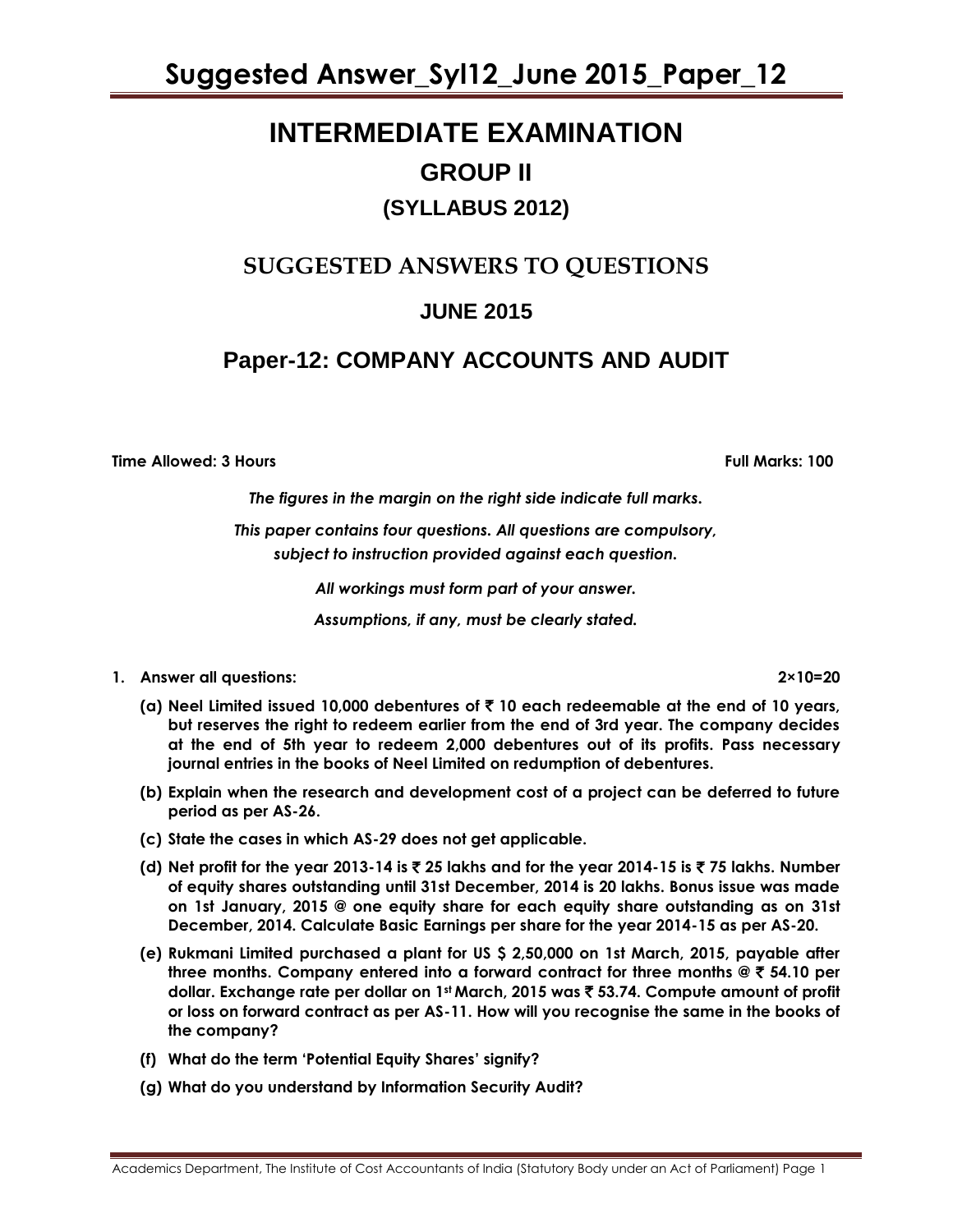- **(h) What is continuous Audit?**
- **(i) What do you understand by test checking in Audit Work?**
- **(j) What is vouching?**

# **1. (a)**

| Date                     | <b>Particulars</b>                   | Dr. $(3)$ | Cr. (₹) |
|--------------------------|--------------------------------------|-----------|---------|
| 5 <sup>th</sup> year end | Debentures A/c                       | 20,000    |         |
|                          | To Debentures Redemption A/c         |           | 20,000  |
|                          | Debentures Redemption A/c            | 20,000    |         |
|                          | To Bank A/c                          |           | 20,000  |
|                          | P&L Appropriation A/c                | 20,000    |         |
|                          | To Debentures Redemption Reserve A/c |           | 20,000  |

# **1. (b)**

The expenditure incurred on account of research or development phase can be deferred to the subsequent years, if an enterprise can demonstrate all of the following, namely:

- The technical feasibility of completing the intangible asset so that it will not be available for use or sale
- The intention to complete the intangible asset and use or sell it
- The ability to use or sell the intangible asset
- How the Intangible asset will generate probable future economic benefits. Among other benefits, the enterprise should demonstrate the existence of a market for the output of the intangible asset
- availability of adequate technical, financial and other resources to complete the development and to use or sell the intangible asset, and
- the ability to measure the expenditure attributable to the intangible asset during the development reliably

# **1. (c)**

## **AS-29 does not get applicable in the following cases, namely**

- Financial instruments carried at fair value
- Insurance enterprise
- Contract under which neither party has performed any of the obligations or both parties partially performed their obligations to an equal extent
- Those covered by another Accounting Standards -AS-7, AS-15, AS-18 and AS-22

# **1. (d)**

Basic EPS for 2014-2015 =  $\frac{75,00}{(20,00,000+)}$  $\frac{75,00,000}{(20,00,000+20,00,000)}$  = ₹ 1.875

# **1. (e)**

Premium on Contract =  $54.10 - 53.74 = ₹ 0.36$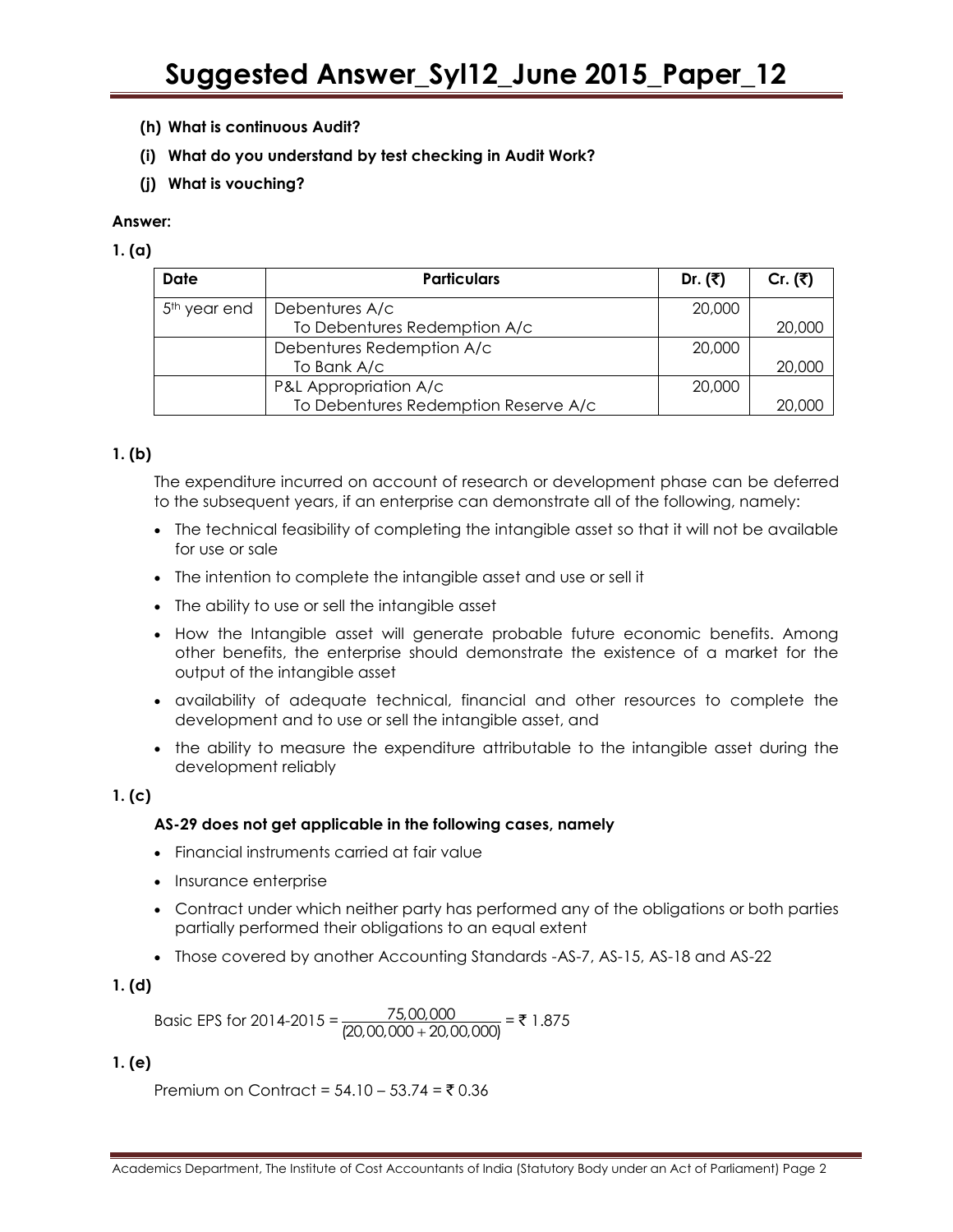Total Loss = Contract amount \$ 2,50,000  $\times$  0.36 = ₹ 90,000

Contract period 3 months. Therefore loss to be recognized (90,000/3)  $\times$  1= ₹ 30,000 in 2014-15 Remaining  $\bar{\tau}$  60,000 will be recognized in the following year.

# **1. (f)**

# **The term "Potential Equity Shares" signify**

- Potential Equity Shares signify mainly the following:
- Debt Instruments / Preference Share convertible into Equity Shares
- Share Warrants
- Employees and other stock option plans which entities them to receive equity shares as part of their remuneration and other similar plans
- Contingently issuable shares under contractual arrangements e.g. acquisition of a business / assets, loans converted to equity on default
- Share application pending allotment if not statutorily required to be kept separately and is being utilised for business is treated as potential (dilutive) equity shares.

# **1. (g)**

Information Security Audit is an audit of the level of information security in an organization. The controls in any business organization can be classified as technical, physical and administrative controls. Thus, information security audit involves checking of security controls from the physical security of data centres to the logical security of databases.

# **1. (h)**

Continuous audit involves the detailed examination of all the transactions by the auditor continuously throughout the year or at regular intervals, say fortnightly or monthly. A continuous audit is one which is commenced and carried on, before the close of the financial year to which it relates. It involves the constant engagement of auditor"s staff at the client office throughout the period under review. Continuous audit is suitable in cases where the final accounts are desired to be presented soon after the close of the financial year or there is great volume of transactions or the system of internal check is weak.

# **1. (i)**

Test checking is concerned with selecting and examining a representative sample from a large number of similar items. There is no hard and fast rule of selecting item for the test checking. The justification for the test checking lies in the theory of probability which states that a sample selected from a series of items will tend to exhibit the same characteristics as present in the full series of items.

# **1. (j)**

"Vouching is the examination by the auditor of all documentary evidences, which are available to support the authenticity of the transaction entered in the client`s record" – Spicer and Pegler.

The act of examining all documentary evidences (vouchers) is referred to as vouching. Its basic objective is to establish the authenticity of the transactions recorded in the primary books of account. Vouching is said to be "the essence of auditing" or may be termed as the "backbone of auditing"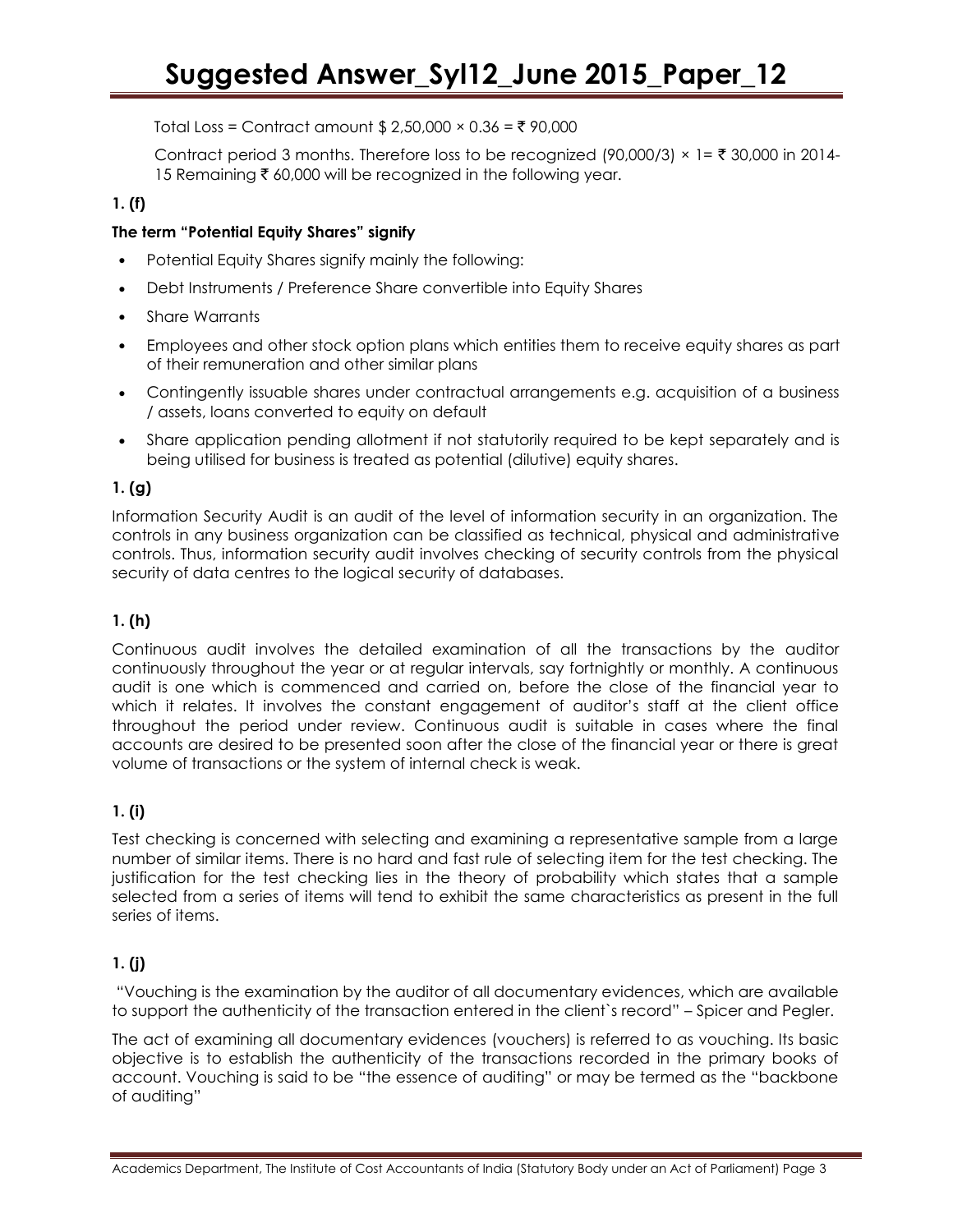- **2. Answer** *any two* **questions: 8×2=16**
	- **(a) Makkhu Limited leased a machine to Gunu Limited on the following terms:**

| (i) Fair value of the machine  | ₹72 lakhs    |
|--------------------------------|--------------|
| (ii) Lease term                | 5 years      |
| (iii) Lease rental per annum   | ₹12 lakhs    |
| (iv) Guaranteed residual value | ₹ 2.40 lakhs |
| (v) Expected residual value    | र 4.50 lakhs |
| (vi) Internal rate of return   | 15%          |

**Discounted rates at 15% for** ` **1, 1st year to 5th year are 0.8696, 0.7561, 0.6575, 0.5718 and 0.4972 respectively.**

**Ascertain Unearned Finance Income. 8**

**(b) (i) As on 1st April, 2014, the fair value of plan assets was** ` **2,00,000 in respect of a pension plan of Sagar Limited. The plan paid out benefits of** ` **25,000 and received inward contributions of** ` **55,000. On 31st March, 2015, the fair value of plan assets was** ` **3,00,000 and acturial losses on the Defined Benefit Obligations for the year 2014-15 were** ` **30,000. On 1st April, 2014, the company made the following estimates, based on its market studies, understanding and prevailing prices:**

**Interest and Dividend income, after tax payable by the fund 11.25% p.a. Realised and unrealised gains on plan assets (after tax) 3% p.a. Fund administrative costs 4% p.a. Calculate Net Acturial gains/losses for the year 2014-15. 5**

**(ii) Patta Ltd. purchased a piece of Land for** ` **25,00,000 for which it received a grant from the State Government amounting to** ` **6,00,000.**

**How will you treat Government grant in the accounts as per AS-12? Also pass the necessary journal entries of the above in the books of the company. 3**

**(c) (i) STF Ltd. with a turnover of** ` **200 Cr. and an annual special advertising budget on TV channels of** ` **5 Cr. had taken up the marketing of a new product. It was assumed that the company would have a turnover of** ` **30 Cr. from the new product. The**  Company had debited to its Profit & Loss Account the total expenditure of  $\bar{z}$  5 Cr. **incurred on special advertisement for the new product.**

**As per AS-26, discuss whether the accounting treatment given by the Company is correct. 4**

**(ii) Net profit for the year 2014:** ` **6,00,000**

**Weighted average number of equity share outstanding during the year 2014: 2,50,000**

**Average fair value of one equity share during the year 2014:** ` **20**

**Weighted average number of shares under option during the year 2014: 50,000**

**Exercise price for shares under option during the year 2014:**  $\bar{z}$  **15** 

**Calculate Basic & Diluted Earnings per share for the year 2014. 4**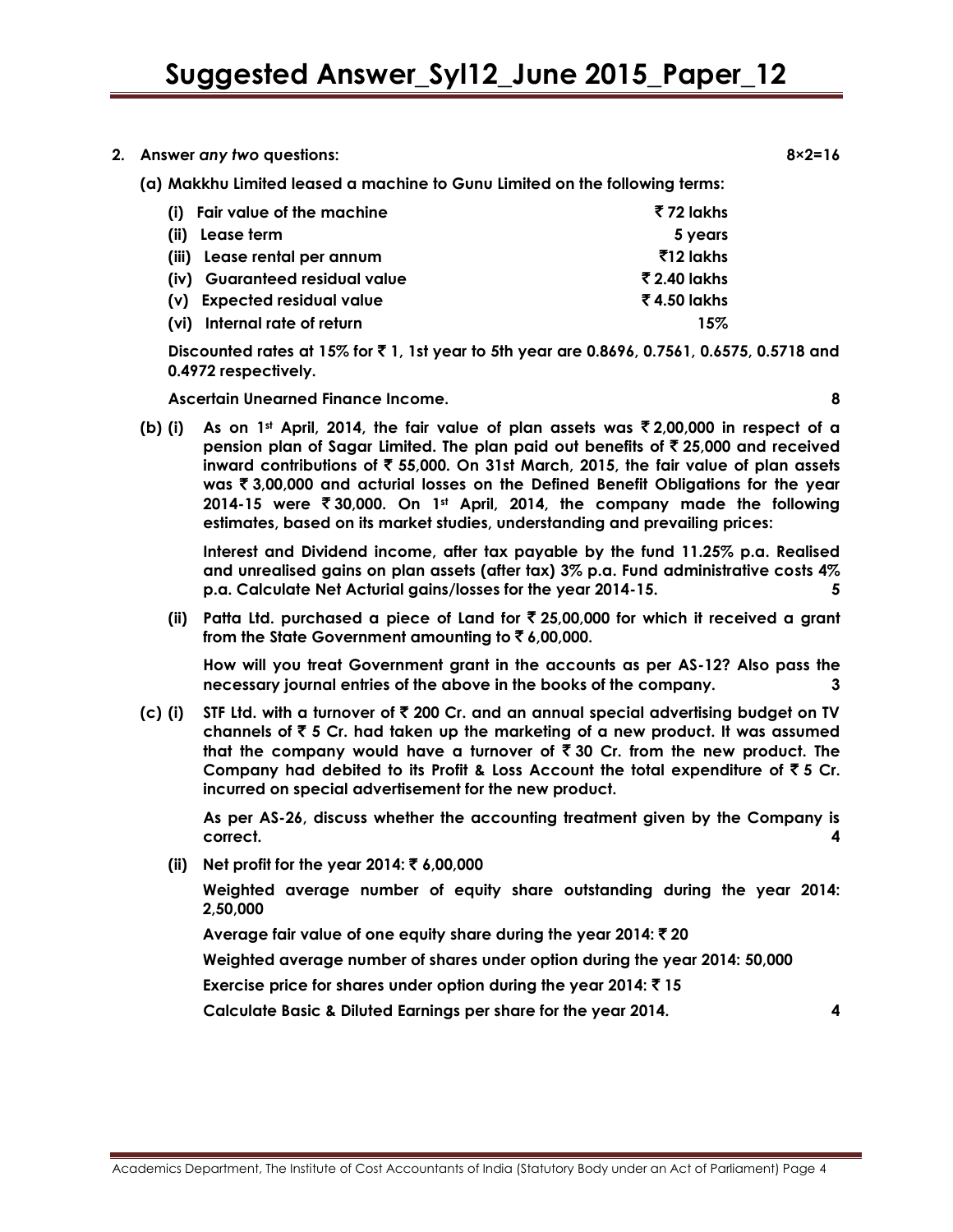# **2. (a)**

As per AS-19 on Leases, unearned financial income is the difference between (a) the gross investment in the lease and (b) the present value of minimum lease payments under a finance lease from the standpoint of the lessor; and any unguaranteed residual value accruing to the lessor, at the interest rate implicit in the lease. Where:

- (1) Gross investment in the lease is the aggregate of (i) minimum lease payments from the stand point of the lessor and (ii) any unguaranteed residual value accruing to the lessor.
- (2) Gross investment = Minimum lease payments + Unguaranteed residual value = [Total lease rent + Guaranteed residual value (GRV) + Unguaranteed residual value (URV)] =  $[(\overline{3} \ 12,00,000 \times 5 \text{ years}) + \overline{3} \ 2,40,000] + \overline{3} \ 2,10,000 = \overline{3} \ 64,50,000 \ (a)]$
- (2) Table showing present value of (i) Minimum lease payments (MLP) and (ii) Unguaranteed residual value

| Year  | <b>MLP inclusive of URV</b> | Internal rate of return<br>(Discount factor (5)15%) | <b>Present Value</b> |
|-------|-----------------------------|-----------------------------------------------------|----------------------|
|       | 12,00,000                   | 0.8696                                              | 10,43,520            |
| 2     | 12,00,000                   | 0.7561                                              | 9,07,320             |
| 3     | 12,00,000                   | 0.6575                                              | 7,89,000             |
| 4     | 12,00,000                   | 0.5718                                              | 6,86,160             |
| 5     | 12,00,000                   | 0.4972                                              | 5,96,640             |
|       | 2,40,000 (GRV)              | 0.4972                                              | 1,19,328             |
|       | 62,40,000                   | 0.4972                                              | 41,41,968(i)         |
|       | 2,10,000<br>(URV)           |                                                     | 1,04,412(ii)         |
|       |                             |                                                     |                      |
| Total | 64,50,000<br>la             | $(i) + (ii)$                                        | 42,46,380(b)         |

Unearned Finance Income (a) - (b) = ₹ 64,50,000 - ₹ 42,46,380 = ₹ 22,03,620

## **Answer:**

# **2. (b) (i)**

| A. Closing Balance of Fair Value of Plan Assets                             | ₹ 3,00,000   |
|-----------------------------------------------------------------------------|--------------|
| Add Benefits Paid<br>В.                                                     | ₹ 25,000     |
| C. Less: Contribution Received                                              | (₹ 55,000)   |
| D. Less: Opening Balance of Fair Value of Plant Assets                      | (₹ 2,00,000) |
| Actual Return on Plan Assets<br>F.                                          | ₹70,000      |
| Expected Return on Plan Assets [₹ 2,00,000 × 10.25% × 12/12]+<br>F.         | ₹ 22,000     |
| $[(\overline{$} 55,000 - \overline{$} 25,000) \times 5\%]$                  |              |
| G. Actual Gains on Plan Assets [E-F]                                        | ₹48,000      |
| H. Acturial losses on the obligations                                       | ₹ 30,000     |
| <b>Net Acturial Gains [G+H]</b><br>Ι.                                       | 18,000       |
| <b>WORKING NOTES:</b>                                                       |              |
| Expected Rae of Return = $11.25\% + 3\% - 4\% = 10.25\%$                    |              |
| Equivalent<br>Half Yearly Compounding Interest<br>Rate<br>2.                |              |
| $\sqrt{1+}$ Expected Rate of Return $-1 = \sqrt{1+0.1025} - 1 = 0.05$ or 5% |              |
|                                                                             |              |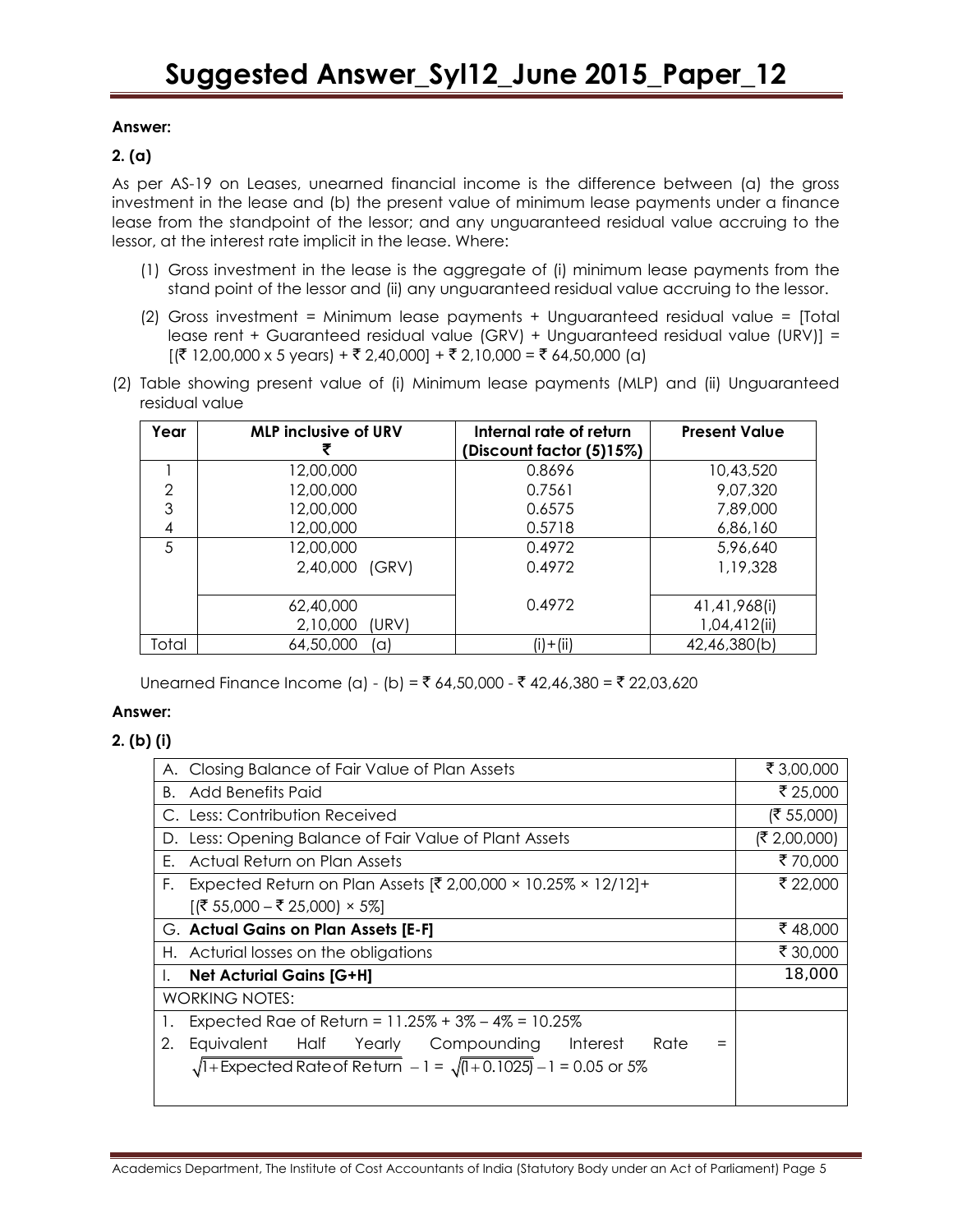# 3. **Assumptions:**

(a)All Contributions are received and Benefits are paid in middle of the year

(b)Expected Rate of Return is compounded half yearly.

# **Answer:**

# **2. (b) (ii)**

As per AS-12, Accounting for Govt. Grants, grants related to non-depreciable asset (Land is a non-depreciable assets) should be credited to Capital Reserve.

## **Journal Entries**

| On Purchase of Land | Land A/c    | 25,00,000 |           |
|---------------------|-------------|-----------|-----------|
|                     | To Bank A/c |           | 25,00,000 |

#### **Answer:**

# **2. (c) (i)**

As per AS 26, expenditure on an intangible item should be recognised as an expense when it is incurred unless it forms part of the cost of an intangible asset.

Here, advertisement expenditure of  $\bar{\tau}$  5 Cr. had been taken up for the marketing of a new product, which may provide future economic benefits by having a turnover of  $\bar{z}$ 30 Cr. Here, no intangible asset or other asset is acquired or created that can be recognized. So, the accounting treatment by the company is correct.

**(ii)** Computation of earnings per share:

|                                                                                | <b>Earnings</b> | <b>Shares</b> | Earnings/share |
|--------------------------------------------------------------------------------|-----------------|---------------|----------------|
| Net profit for the year 2014                                                   | 6,00,000        |               |                |
| Weighted average no. of shares during the year<br>2014                         |                 | 2,50,000      |                |
| Basic earnings per share<br>No. of shares under option                         |                 | 50,000        | 2.40           |
| Less: No. of shares that would have been issued at<br>fair value (50000x15)/20 |                 | 37,500        |                |
| Diluted earnings per share                                                     | 6,00,000        | 2,62,500      | 2.29           |

## **3. Answer any two questions : 16×2=32**

**(a) (i) Jatin Ltd. was merged with Naitik Ltd. with effect from 01.04.2015. Summarised Balance Sheets of Naitik Ltd. and Jatin Ltd. as on 31.03.2015 are as follows:**

| Balance Sheets as on 31.03.2015      |               |       | ( $\bar{z}$ in 000)                   |               |       |
|--------------------------------------|---------------|-------|---------------------------------------|---------------|-------|
| <b>Liabilities</b>                   | <b>Naitik</b> | Jatin | <b>Assets</b>                         | <b>Naitik</b> | Jatin |
|                                      | Ltd.          | Ltd.  |                                       | Ltd.          | Ltd.  |
| <b>Share Capital:</b>                |               |       | <b>Sundry Fixed Assets (Tangible)</b> | 2100          | 850   |
| Equity Share of $\bar{\tau}$ 10 each | 1500          |       | 600 Investments (Non-trade)           | 360           | 90 I  |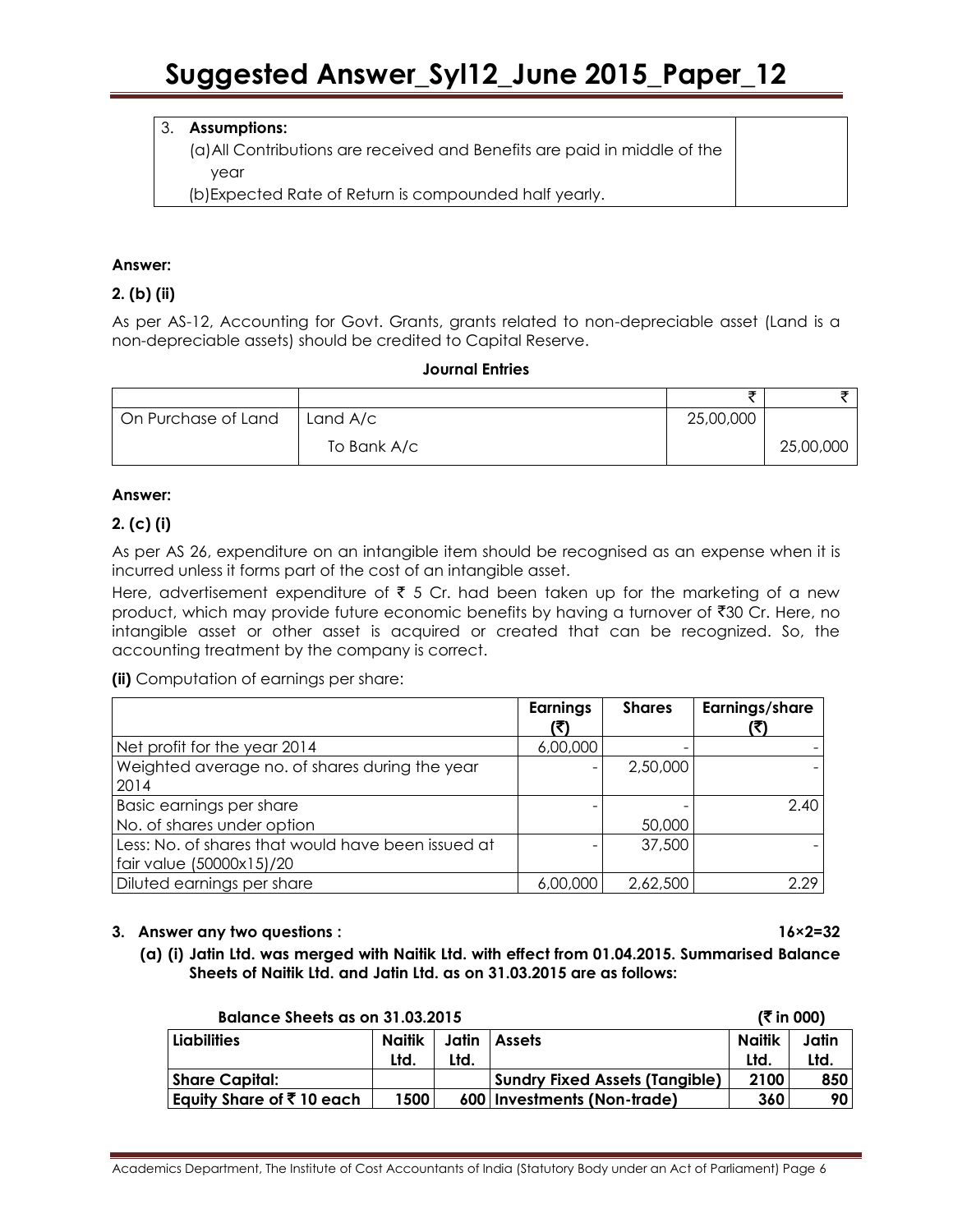| <b>General Reserve</b>        | 600  |      | 130   Stock               | 250  | 90 I            |
|-------------------------------|------|------|---------------------------|------|-----------------|
| Profit & Loss A/c             | 420  |      | 140 Debtors               | 240  | 110             |
| <b>Export Profit Reserve</b>  | 150  |      | 90 Bills Receivables      | 45   | 20 <sub>1</sub> |
| <b>Sundry Creditors</b>       | 70   |      | 90 Cash and Bank balances | 230  | 95 <sub>1</sub> |
| <b>Provision for Taxation</b> | 220  |      | 115 Preliminary Expenses  | 25   | 20 <sub>1</sub> |
| <b>Proposed Dividend</b>      | 290  | 110  |                           |      |                 |
|                               | 3250 | 1275 |                           | 3250 | 1275            |

**Non-trade investments of Naitik Ltd. fetched @ 20%, while those of Jatin Ltd. fetched @ 15%. Profit (pre-tax) by Naitik Ltd. and Jatin Ltd. during 2012-13, 2013-14 and 2014-15 were as follows:**

| l Years      | Naitik Ltd. | Jatin Ltd. |
|--------------|-------------|------------|
| $12012 - 13$ | 11,00,000   | 2,38,000   |
| $12013 - 14$ | 12,65,000   | 3,10,000   |
| 2014-15      | 13,70,000   | 2,80,000   |

**Goodwill may be calculated on the basis of capitalization method, taking 15% as the pre-tax normal rate of return.**

**Purchase consideration is discharged by Naitik Ltd. on the basis of intrinsic value per share.**

**You are required to calculate the purchase consideration and pass the necessary journal entries in the books of Naitik Ltd. 12**

**(ii) Vikash Ltd. resolved by a special resolution to buy-back its 5,00,000 equity shares of**  ` **10 each (paid up value** ` **8) at a premium of** ` **15 per share. At the time of buyback the following balances appeared in its books:**

| Securities Premium Account    | 60.00.000 |
|-------------------------------|-----------|
| General Reserve Account       | 50,00,000 |
| Profit and Loss Account (Cr.) | 45,00,000 |

**The company utilized the whole of the securities premium for buy-back purpose.**

**You are required to pass the necessary journal entries in the books of the company. 4**

- **(b) (i) The following particulars relate to Kovid Limited Company which has gone into voluntary liquidation: Share capital issued:**
	- **10,000 Preference shares of** ` **100 each fully paid up**

**1,00,000 Equity shares of** ` **10 each fully paid up**

**1,00,000 Equity shares of ₹ 10 each, ₹ 8 paid up** 

 **60,000 Equity shares of** ` **10 each,** ` **5 paid up**

**Assets realized** ` **53,34,136 excluding the amount realized by sale of securities held by partly secured creditors.**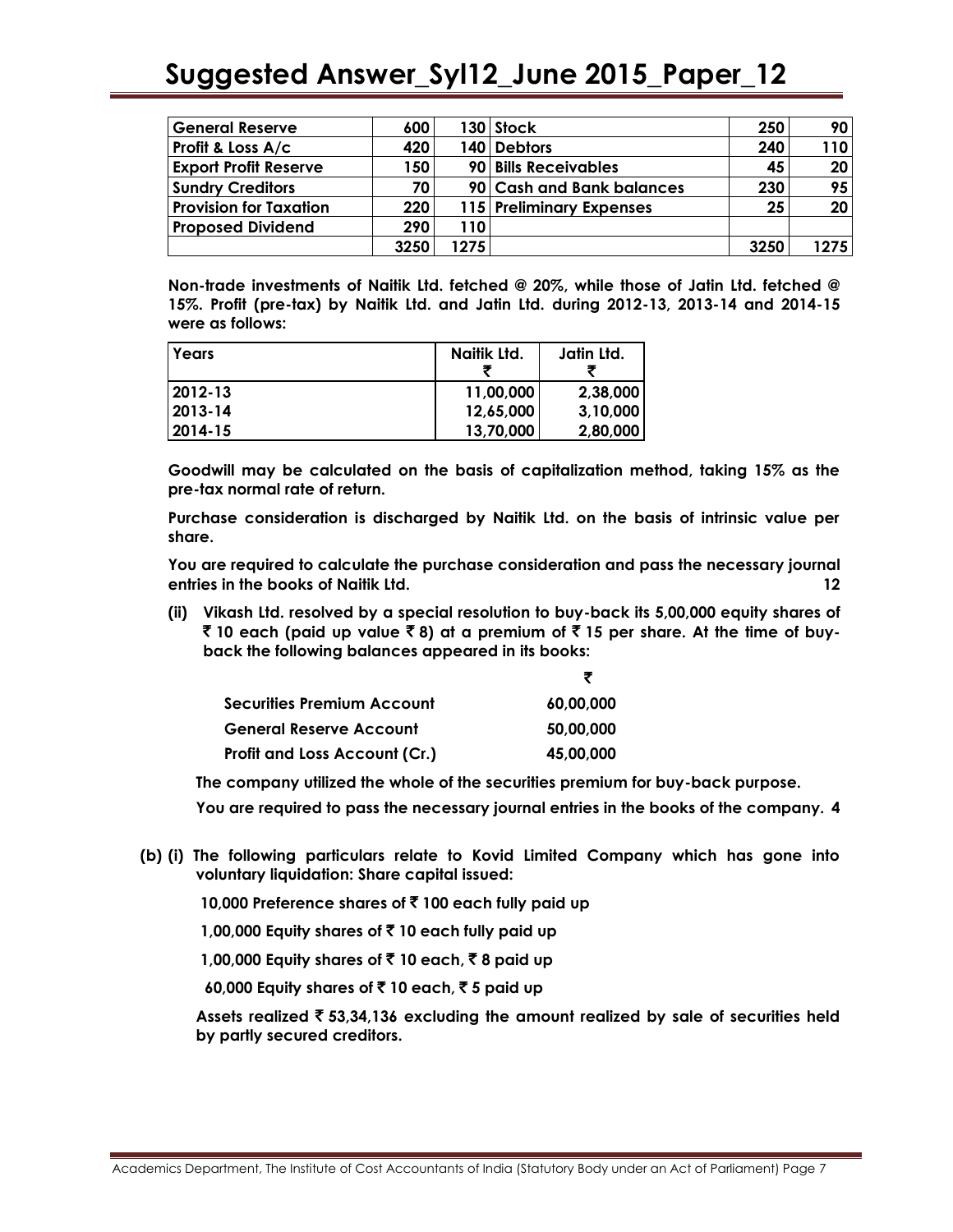**Other details are as follows:**

 $\mathcal{L} = \{ \mathcal{L} = \mathcal{L} \}$ **Preferential creditors 1,45,600**

|                                                                                     | .         |
|-------------------------------------------------------------------------------------|-----------|
| <b>Unsecured creditors</b>                                                          | 31,00,000 |
| Partly secured creditors (Assets realized ₹ 3,20,000)                               | 5,50,000  |
| Debenture-holders having floating charge on all assets of the company               | 7.75.000  |
| <b>Expenses of liquidation</b>                                                      | 19,400    |
| You are required to prepare the Liquidator's Final Statement of Account, allowing t |           |

**You are required to prepare the Liquidator"s Final Statement of Account, allowing for his remuneration @ 3% on all assets realized and 2% on the amount paid to unsecured creditors, including preferential creditors. 10**

- **(ii) Enumerate the arguments against Segmental Reporting. 3**
- **(iii) State the guidelines which need to be followed for accounting of Employees Stock Option Plans. 3**
- **(c) (i) Following details are provided by Patasha Ltd:**

| <b>Particulars</b>               | 31.03.2015 (₹) | 31.03.2014 (₹) |
|----------------------------------|----------------|----------------|
| Liabilities:                     |                |                |
| <b>Share Capital</b>             | 25,00,000      | 22,00,000      |
| <b>General Reserve</b>           | 4,00,000       | 3,50,000       |
| <b>Profit and Loss Account</b>   | 3,00,000       | 1,50,000       |
| <b>Debentures</b>                | 5,00,000       | 3,00,000       |
| <b>Provision for taxation</b>    | 2,00,000       | 1,50,000       |
| <b>Proposed dividend</b>         | 4,00,000       | 3,50,000       |
| Trade payables                   | 9,00,000       | 11,50,000      |
|                                  | 52,00,000      | 46,50,000      |
| Assets:                          |                |                |
| <b>Plant and Machinery</b>       | 15,00,000      | 11,00,000      |
| <b>Land and Building</b>         | 10,00,000      | 8,00,000       |
| <b>Investments (Non trading)</b> | 3,00,000       | 1,50,000       |
| <b>Trade receivables</b>         | 9,00,000       | 10,50,000      |
| <b>Inventories</b>               | 10,00,000      | 12,00,000      |
| <b>Cash on hand/Bank</b>         | 5,00,000       | 3,50,000       |
|                                  | 52,00,000      | 46,50,000      |

- **(1) Depreciation @ 15% was charged on the opening value of Plant and Machinery.**
- **(2) At the year end, one old machine costing** ` **1,50,000 (WDV** ` **70,000) was sold for? 1,10,000. Purchase was also made at the year end.**
- **(3)** ` **1,20,000 was paid towards Income tax during the year.**
- **(4)** ` **15,000 received as interest on investment during the year.**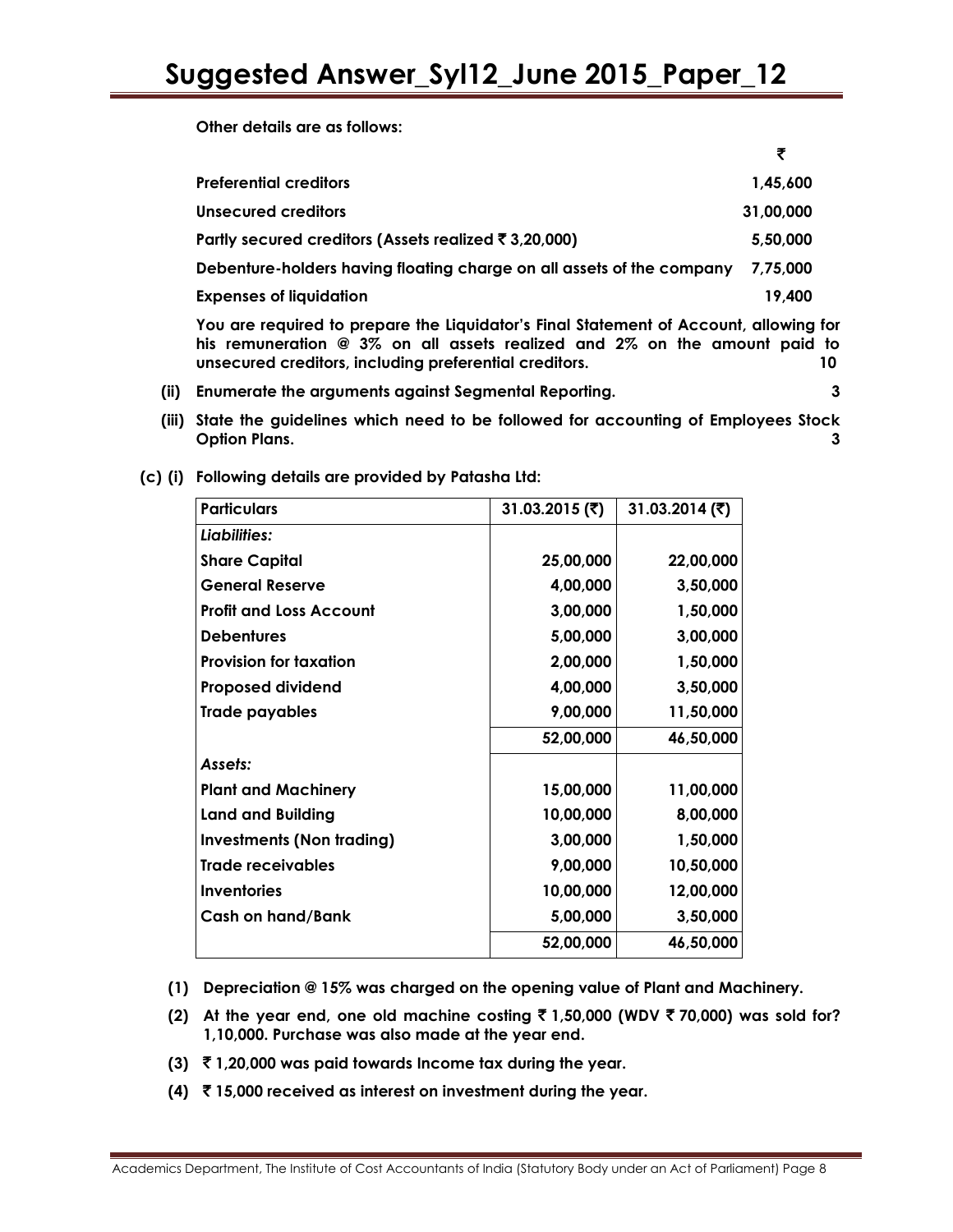**(5) Building under construction was not subject to any depreciation.**

**You are require to prepare Cash Flow Statement as per AS-3. 10**

**(ii) Seth Co. Ltd. issued 20,000 shares which were underwritten as :**

**Ram : 12,000 shares, Raghu : 5,000 shares and Ravi: 3,000 shares.**

**The underwriters made applications for firm underwriting as follows:**

**Ram: 1,600 shares; Raghu: 600 shares; Ravi: 2,000 shares. The total subscriptions excluding firm underwriting (including marked applications) were 10,000 shares.**

**The marked applications were: Ram: 2,000 shares; Raghu: 4,000 shares; Ravi: 1,000 shares.**

**Show the net liability of underwriters (number of shares). 6**

#### **Answer:**

#### **3. (a) (i) Working Notes :**

## **1. Purchase Consideration:**

(i) Shares outstanding in Jatin Ltd. 60,000

| (ii) Intrinsic Value per Share of Jatin Ltd. (W.N. 2) | ₹ 30.6666   |
|-------------------------------------------------------|-------------|
| (iii) Value of Shares $(a \times b)$                  | ₹ 18,40,000 |

- (iv) Intrinsic value per share of Natik Ltd. (W.N. 2)  $\frac{1}{5}$  54.5333
- (v) No. of shares to be issued by Naitik Ltd.
	- $\bar{5}$  18,40,000/54,5333 = 33,740.85 shares
	- Shares Cash for fractions
	- 33740 0.85 x 54.5333 =  $\overline{5}$  46
- (vi) Purchase consideration
	- (a) 33,740 shares @ 54.5333  $Capital$  (₹ 10/Share) 3,37,400
	- Premium (₹ 44.5333/Share) 15,02,554 =18,39,954
	- (b) Cash for fractional shares = 46
	- (c) Total purchase consideration payable  $= 18,40,000$

#### **2. Intrinsic Value per share:**  $(\bar{\zeta} \text{ in } '000)$

|                           |       | Naitik Ltd. |     | i Ltd. |
|---------------------------|-------|-------------|-----|--------|
| (i) Assets                |       |             |     |        |
| (a) Goodwill              | 5,245 |             | 790 |        |
| (b) Sundry Fixed assets   | 2,100 |             | 850 |        |
| (c) Investments           | 360   |             | 90  |        |
| (d) Stock                 | 250   |             | 90  |        |
| (e) Debtors               | 240   |             | 110 |        |
| (f) B/R                   | 45    |             | 20  |        |
| (g) Cash and Bank Balance | 230   | 8470        | 95  | 2045   |
| Liabilities               |       |             |     |        |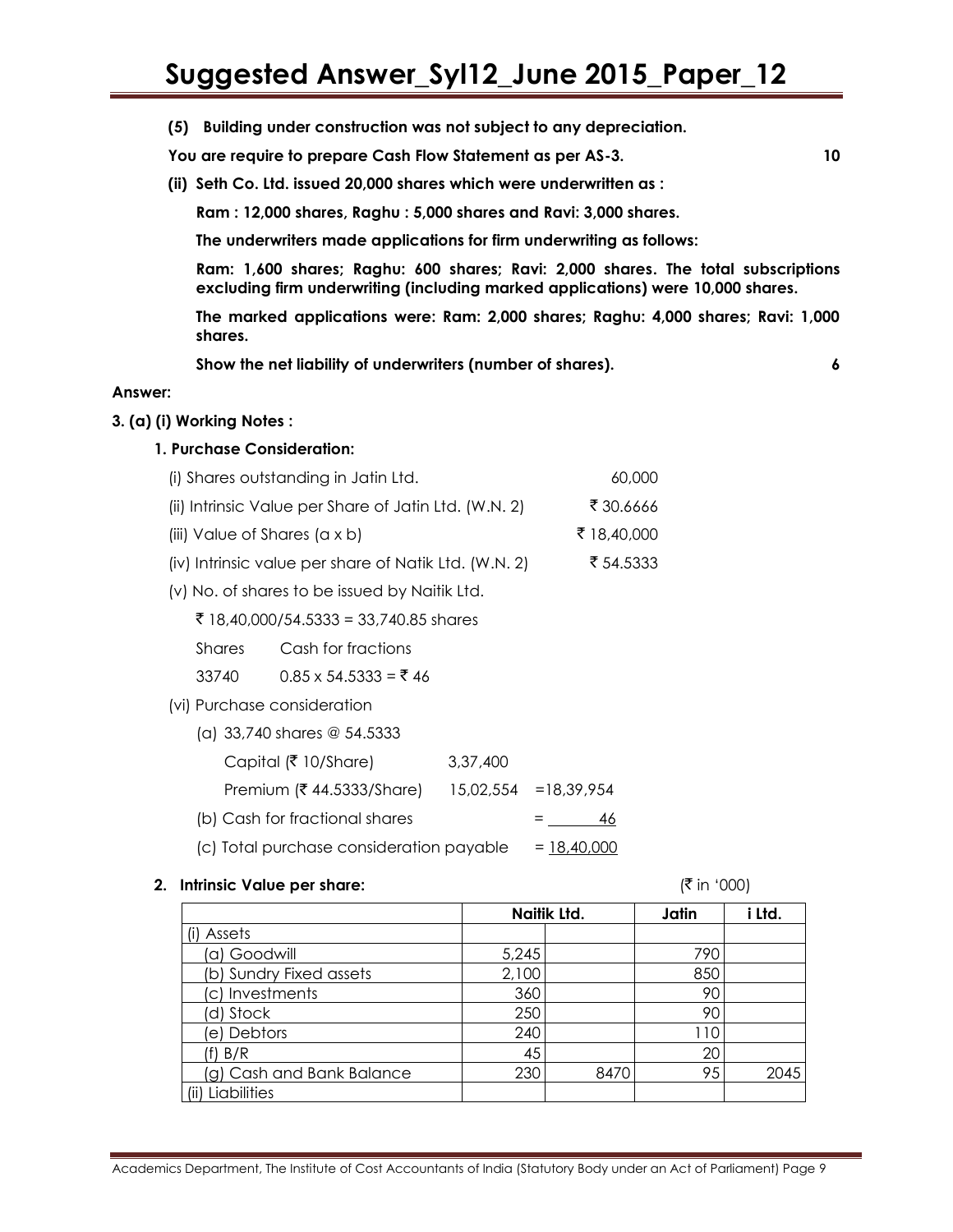| (a) Sundry creditors                   | 70  |           | 90   |          |
|----------------------------------------|-----|-----------|------|----------|
| (b) Provision for tax                  | 220 | 290       | 115. | 205 I    |
| (iii) Net Assets (I -ii)               |     | 8,180     |      | 1,840    |
| (iv) No. of Outstanding Shares         |     | 1,50,000  |      | 60,000   |
| (v) Intrinsic Value per share (iii/iv) |     | ₹54.53333 |      | ₹30.6667 |

#### **3. Valuation of Goodwill**

## **A. Capital Employed**

|                                    | Naitik Ltd. |       | Jatin Ltd. |       |
|------------------------------------|-------------|-------|------------|-------|
| (i) Assets:                        |             |       |            |       |
| <b>Sundry Fixed assets</b>         | 2,100       |       | 850        |       |
| Stock                              | 250         |       | 90         |       |
| <b>Debtors</b>                     | 240         |       | 110        |       |
| B/R                                | 45          |       | 20         |       |
| Cash and Bank balance              | 230         | 2,865 | 95         | 1,165 |
| (ii) Liabilities:                  |             |       |            |       |
| Sundry creditors                   | 70          |       | 90         |       |
| Provision for tax                  | 220         | 290   | 115        | 205   |
| (iii) Capital Employed: (i) - (ii) |             | 2,575 |            | 960   |

# B. Average Pre-tax profit:  $(\bar{z} \text{ in } '000)$

|            | <b>Particulars</b>           | Naitik Ltd. | Jatin Ltd. |
|------------|------------------------------|-------------|------------|
|            | 2012-13                      | 1,100       | 238        |
| (i)        | 2013-14                      | 1,265       | 310        |
| (iii)      | 2014-15                      | 1,370       | <u>280</u> |
| $(i \vee)$ | Total $(a + b + c)$          | 3,735       | 828        |
| (V)        | Simple Average {(iv)/3}      | 1,245       | 276        |
| (vi)       | Less: Non-trading income     | 72          | 13.5       |
|            | (vii) Average pre-tax profit | 1,173       | 262.5      |

# **C. Computation of Goodwill:**  $(\bar{\zeta} \text{ in } '000)$

|     | <b>Particulars</b>                    | Naitik Ltd. | Jatin Ltd. |
|-----|---------------------------------------|-------------|------------|
| (a) | Capitalised value of average profits  |             |            |
|     | 1 1,73,000<br>2,62,500<br>1.5%<br>15% | 7,820       | 1,750      |
| (b) | Capital Employed                      | 2,575       | 960        |
| C   | Goodwill $(a - b)$                    | 5,245       | 790        |

# **Journal Entries:**

# **Books of Naitik Ltd.**  $(\bar{\bar{\zeta}} \text{ in } '000)$

| <b>Particulars</b>                    |     | <b>Debit</b> | Credit |
|---------------------------------------|-----|--------------|--------|
| For Business Purchase:                |     |              |        |
| <b>Business Purchase A/c</b>          | Dr. | 1840         |        |
| To Liquidator of Jatin Ltd. A/c       |     |              | 840    |
| For Assets and Liabilities taken over |     |              |        |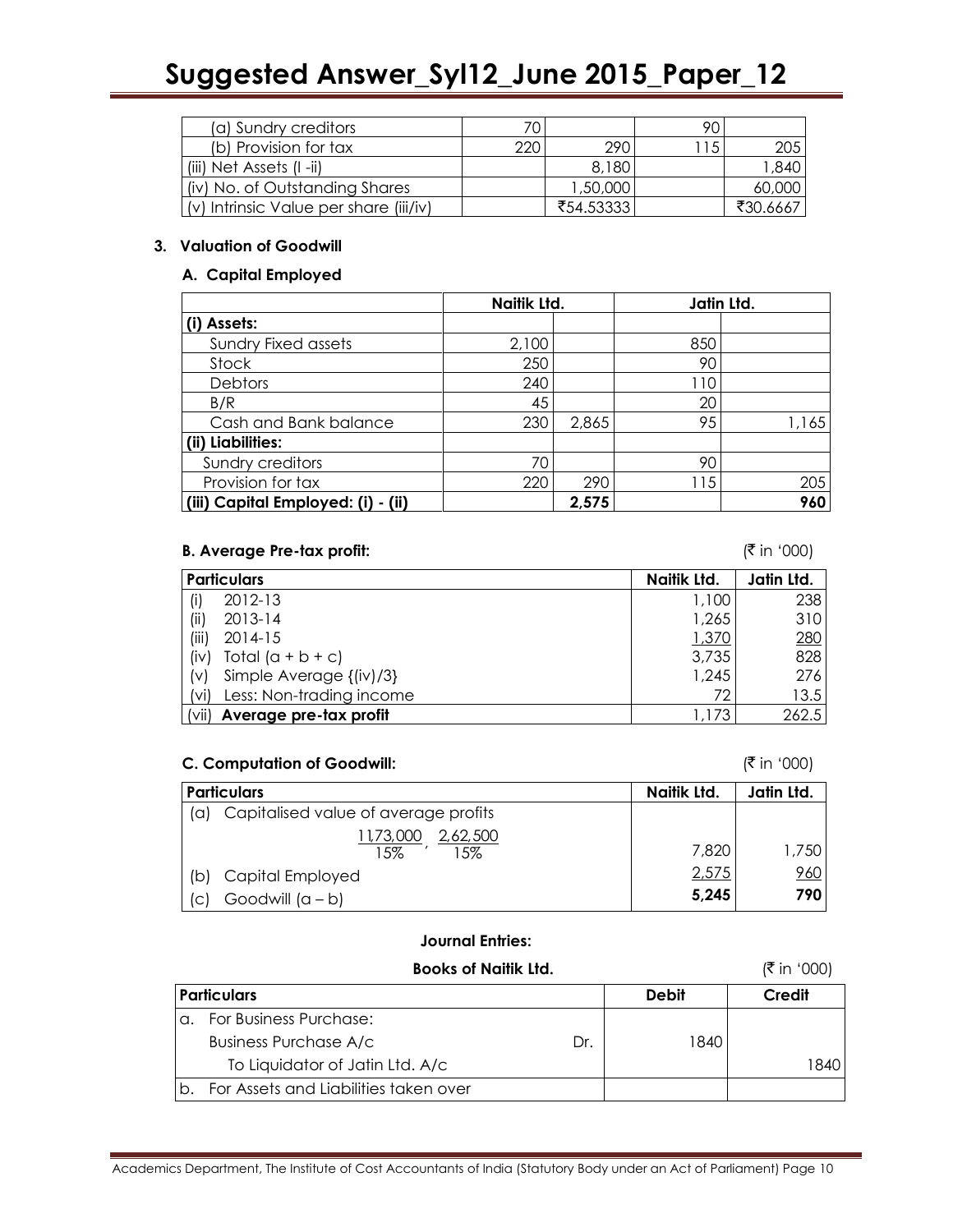|             | Goodwill A/c                             | Dr. | 790   |           |
|-------------|------------------------------------------|-----|-------|-----------|
|             | Fixed Assets A/c                         | Dr. | 850   |           |
|             | Investments A/c                          | Dr. | 90    |           |
|             | Stock A/c                                | Dr. | 90    |           |
|             | Debtors A/c                              | Dr. | 110   |           |
|             | <b>Bills Receivable A/c</b>              | Dr. | 20    |           |
|             | Cash and Bank A/c                        | Dr. | 95    |           |
|             | To Creditors A/c                         |     |       | 90        |
|             | To Provision for Taxation A/c            |     |       | 115       |
|             | To Business-Purchase A/c                 |     |       | 1,840     |
| $C_{\star}$ | For Discharge of Purchase Consideration: |     |       |           |
|             | Liquidator of Jatin Ltd.                 | Dr. | 1,840 |           |
|             | To Equity Share capital A/c              |     |       | 337.4     |
|             | To Securities premium A/c                |     |       | 1,502.554 |
|             | To Cash A/c                              |     |       | .046      |
| d.          | Contra Entry                             |     |       |           |
|             | Amalgamation Adjustment A/c              | Dr. | 90    |           |
|             | To Export Profit Reserve A/c             |     |       | 90        |
|             |                                          |     |       |           |

# **Answer:**

# **3. (a) (ii) Journal Entries**

| E.S. Final Call A/c                                                    | Dr. | 10,00,000   |             |
|------------------------------------------------------------------------|-----|-------------|-------------|
| To E.S. Capital A/c                                                    |     |             | 10,00,000   |
| (Final call due on 5,00,000 equity shares of $\bar{\tau}$ 2 per share) |     |             |             |
| Bank A/c                                                               | Dr. | 10,00,000   |             |
| To E.S. Final Call A/c                                                 |     |             | 10,00,000   |
| (Call money received)                                                  |     |             |             |
| Equity Share Capital A/c                                               | Dr. | 50,00,000   |             |
| Securities Premium A/c                                                 | Dr. | 60,00,000   |             |
| General Reserve A/c                                                    | Dr. | 15,00,000   |             |
| To Equity Shareholders A/c                                             |     |             | 1,25,00,000 |
| (Amount due on buy-back)                                               |     |             |             |
| Equity Shareholders A/c                                                | Dr. | 1,25,00,000 |             |
| To Bank A/c                                                            |     |             | 1,25,00,000 |

| (Payment made)                    |     |           |           |
|-----------------------------------|-----|-----------|-----------|
| General Reserve A/c               | Dr. | 35,00,000 |           |
| Profit & Loss A/c                 | Dr. | 15,00,000 |           |
| To Capital Redemption Reserve A/c |     |           | 50,00,000 |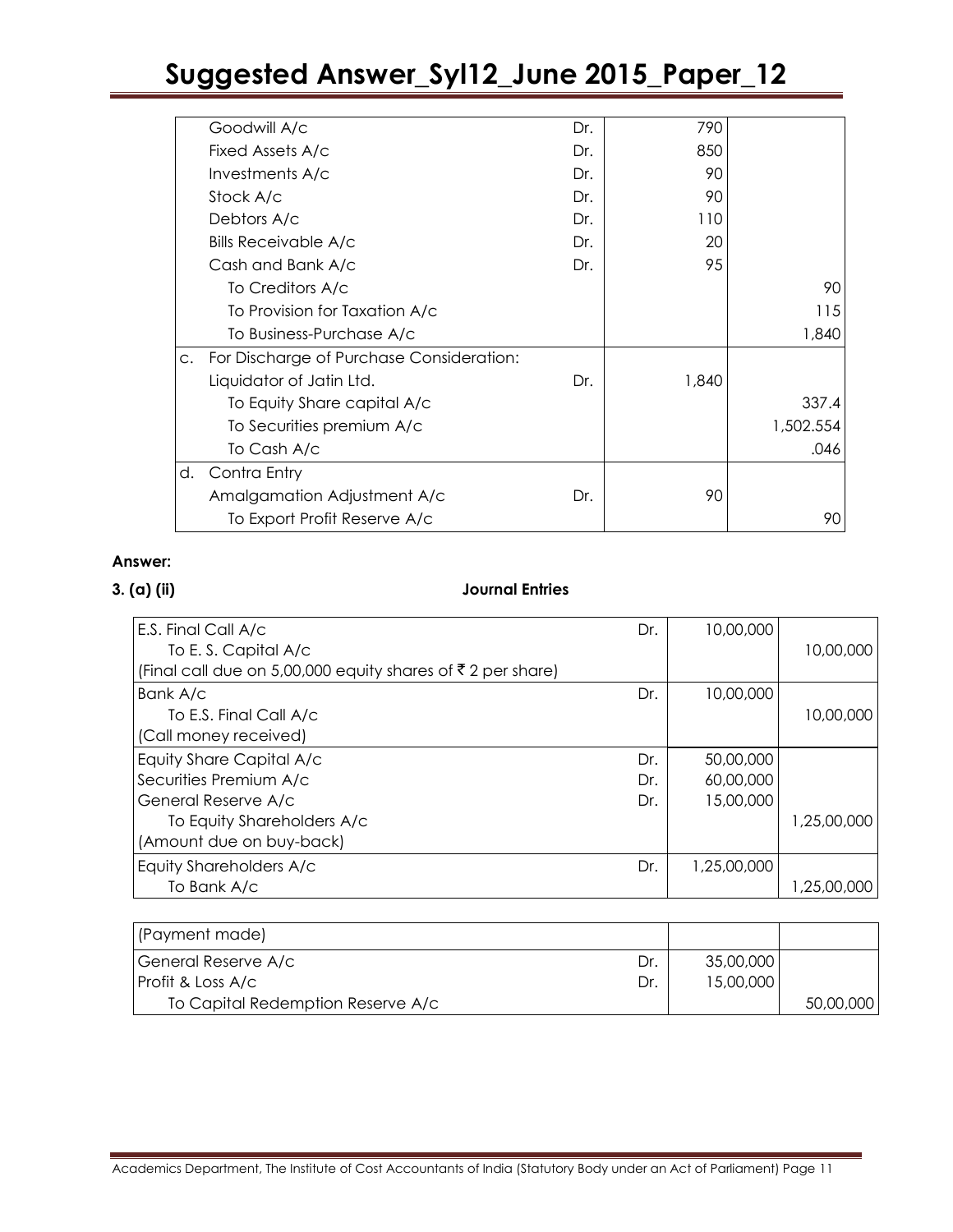# **3. (b) (i) Liquidator"s Final Statement of Account**

| To Assets realized              |         | 53,34,136 By Liquidator's Remuneration: |           |
|---------------------------------|---------|-----------------------------------------|-----------|
| To Calls on Contributors:       |         | 3% on (53,34,136 + 3,20,000)            | 1,69,624  |
| (Equity Shareholders)           |         | 2% on (1,45,600 + 33,30,000)            | 69,512    |
| On 100000 E.S. of ₹8 paid @ ₹   |         |                                         |           |
| $0.75 = 75,000$                 |         |                                         |           |
| On 60000 E.S. of f 5 paid $@$ ₹ |         |                                         |           |
| $3.75 = 2.25,000$               |         | 3,00,000 By Liquidation Exp.            | 19,400    |
|                                 |         | <b>By Debentures</b>                    | 7,75,000  |
|                                 |         | <b>By Preferential Creditors</b>        | 1,45,600  |
|                                 |         | <b>By Unsecured Creditors</b>           |           |
|                                 |         | $(31,00,000 + 2,30,000)$                | 33,30,000 |
|                                 |         | By Preference Shareholders              | 10,00,000 |
|                                 |         | By Equity shareholders of ₹10 each      |           |
|                                 |         | fully paid                              |           |
|                                 |         | $(1,00,000 \times 1.25)$                | 1,25,000  |
|                                 | 5634136 |                                         | 56,34,136 |

# **Working notes:**

- 1. Unsecured portion in partly secured creditors
	- =  $5,50,000 3,20,000 = ₹ 2,30,000$ .
- 2. Total Unsecured Creditors = 31,00,000 + 2,30,000 (as W.N. 1)

 $=$  ₹ 3330,000

| ٠<br>×                        |   |  |
|-------------------------------|---|--|
| ×<br>۰,<br>×<br>I<br>۰.<br>M. | - |  |

| <b>Particulars</b>                                                           | ₹         | ₹           |
|------------------------------------------------------------------------------|-----------|-------------|
| Amount realized from assets<br>other than those held by<br>secured creditors |           | 53, 34, 136 |
| Less:- Paid to Liquidator's<br>remuneration<br>$(1,69,624+69,512)$           | 2,39,136  |             |
| Liquidation expenses                                                         | 19,400    |             |
| <b>Debentures</b>                                                            | 7,75,000  |             |
| <b>Preferential Creditors</b>                                                | 1,45,000  |             |
| <b>Unsecured Creditors</b>                                                   | 33,00,000 |             |
| Preference Shareholders                                                      | 10,00,000 | 55,09,136   |
| Deficiency                                                                   |           | 1,75,000    |
| Surplus for Equity<br>Shareholders                                           |           |             |
|                                                                              |           |             |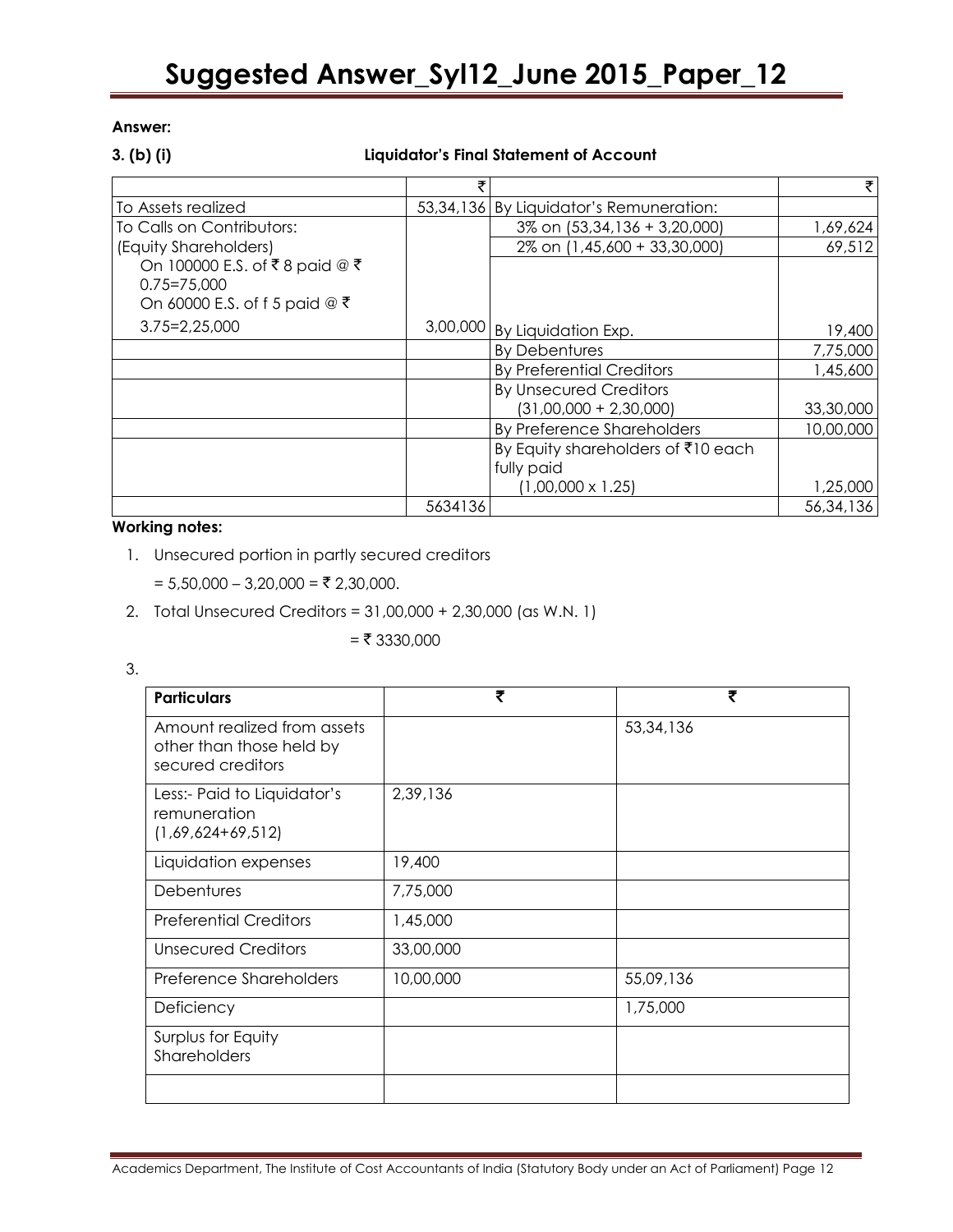| Notional Call                                                                               |          |          |  |  |
|---------------------------------------------------------------------------------------------|----------|----------|--|--|
| $1.00.000 \times 2$                                                                         | 2,00,000 |          |  |  |
| $60,000 \times 5$                                                                           | 3,00,000 | 5,00,000 |  |  |
| <b>Total Surplus</b>                                                                        |          | 3,25,000 |  |  |
|                                                                                             |          |          |  |  |
| Deficiency per equity share                                                                 |          |          |  |  |
| ₹ 3,25,000 ÷ (1,00,000 + 1,00,000 + 60,000) = ₹1.25                                         |          |          |  |  |
| Amount receivable or refundable on Equity Shares                                            |          |          |  |  |
| To the shareholders of 1,00,000 equity shares of ₹10 each fully paid up---- ₹1.25 per share |          |          |  |  |
| From the shareholders of 1,00,000 equity shares of ₹10 each ₹8 paid up--- (₹1.25-₹2)        |          |          |  |  |
| $=$ ₹0.75 per share to be received                                                          |          |          |  |  |
| From the shareholders of 60,000 equity shares of ₹10 each ₹5paid up--- (₹1.25-₹5)           |          |          |  |  |
| $=$ ₹3.75 per share to be received                                                          |          |          |  |  |

## **Answer:**

## **3. (b) (ii) Arguments against Segmental Reporting**

Arguments against Segmental Reporting can be illustrated as given below:

- It is generally viewed that segmental revenues and expenses are not distinguishable objectively in many cases. Revenues of a weak product line may be derived only because of the existence of a strong product. Also many joint products are only separable arbitrarily.
- Much of the segmental results depend on the inter departmental transfer pricing which are not always logically established.
- Various segments of an enterprise may use common resources which makes it difficult to arrive at a segment wise performance ratio interpretation
- Since the users are in no position to know the proper base for cost allocation, the segment wise result would be less than meaningful.
- The last argument consists of the competitive implications of the firm. Some view that company"s secret will be disclosed while others referred to the competitive hardships suffered by some firms if segmental data is required.
- Considering the problems of joint allocation, often it is suggested that a contribution margin approach for reporting segmental results. By this process, only identifiable costs are deducted from segment revenues and gross segment margins may only be indicated. But, for all practical purposes this becomes an useless exercise when proportion of identifiable cost is insignificant.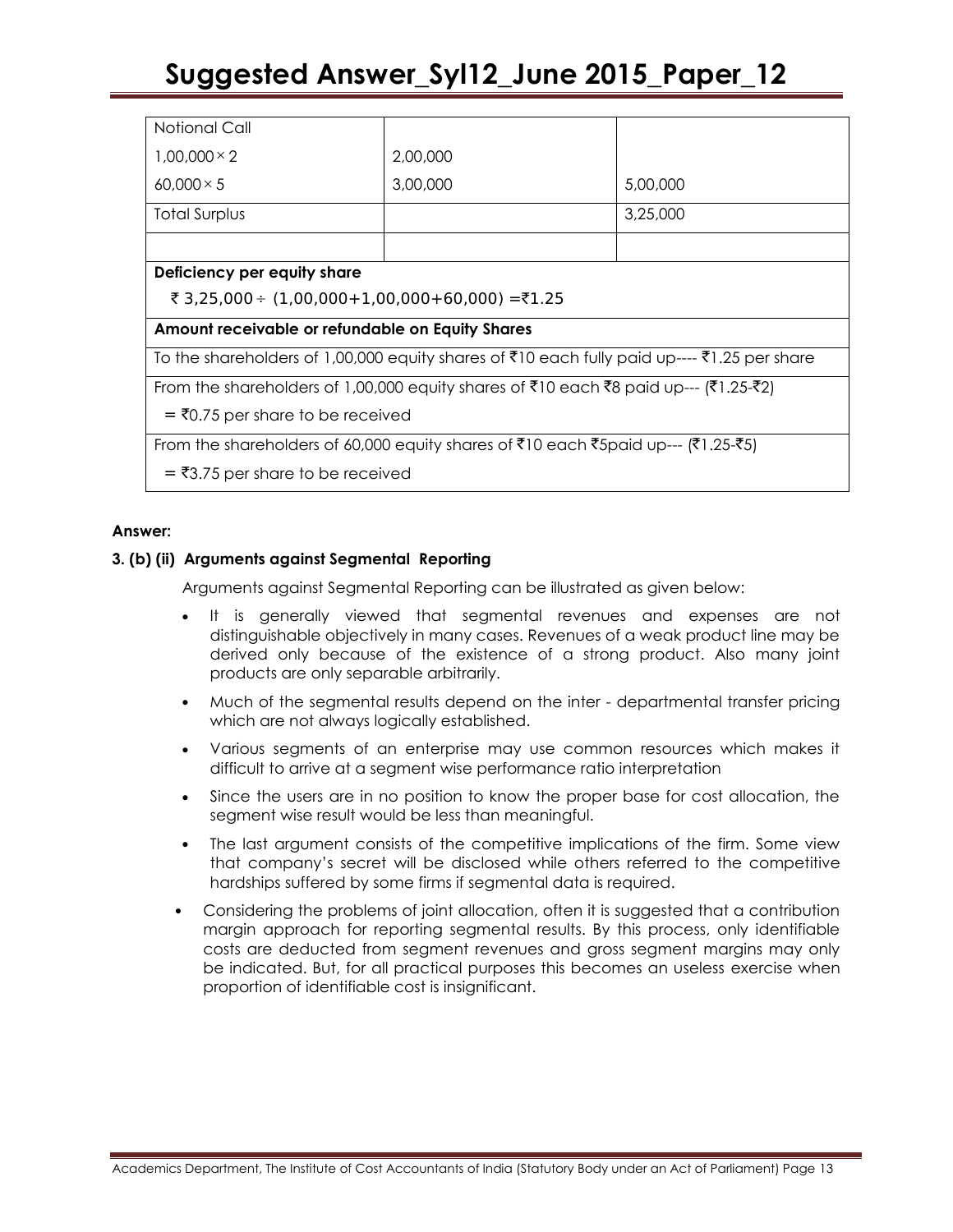#### **3. (b) (iii) Guidelines which need to be followed for Accounting of Employees Stock Option Plan:**

The relevant conditions are as follows:

- Some employees use share based payments as a part of remuneration package for their employees, such payments take the form of Employees Stock Option Plans. The guidance note recognises two methods of accounting for employees share based payments, namely the fair value method and the intrinsic value method and permits\ as an alternative to the intrinsic value method with full value disclosures.
- An enterprise should recognise as an expense (except where services received qualifies to be included as part of the cost of an asset) the services received in an equity settled employee share based plans when it receives the services with a corresponding credit to an appropriate equity account like " Stock Option Outstanding Account" . The account is transitional in nature as it gets ultimately transferred to another equity account such as share capital, securities premium account and / or general reserves as recommended by the Guidance Notes.
- If the shares or stock options granted get vested immediately, the employees are not required to complete a specified period of service before becoming unconditionally entitled to those instruments. In the absence of evidence to the contrary, the enterprise should presume that services rendered by the employees as a consideration for the instruments have been received. In this case on the grant date, the enterprise should recognise services received in full with a corresponding credit to equity account.
- If the shares or stock options granted do hot vest until the employees completes a specified period of service, the enterprise<sup> $\wedge$ </sup> should presume, that the services to be rendered by the employee as a consideration for those instruments would be received in the future during the vesting period. The enterprise should account for these services as they are rendered by the employee during the vesting period on a time proportional basis, with a corresponding credit to the equity account.
- An enterprise should measure the fair value of shares or stock options granted at the grant date based on market prices available taking into account the terms and conditions upon which those shares or stock options were granted. If market prices are not available, the enterprise estimate the fair value of the instruments granted using a valuation technique to estimate what the price of those instruments would have been on the grant date in an arms length transaction between knowledgeable willing parties. The valuation technique should be consistent with generally accepted valuation methodologies for pricing financial instruments and should incorporate all factors and assumptions that knowledgeable willing market participants would consider in settling the price.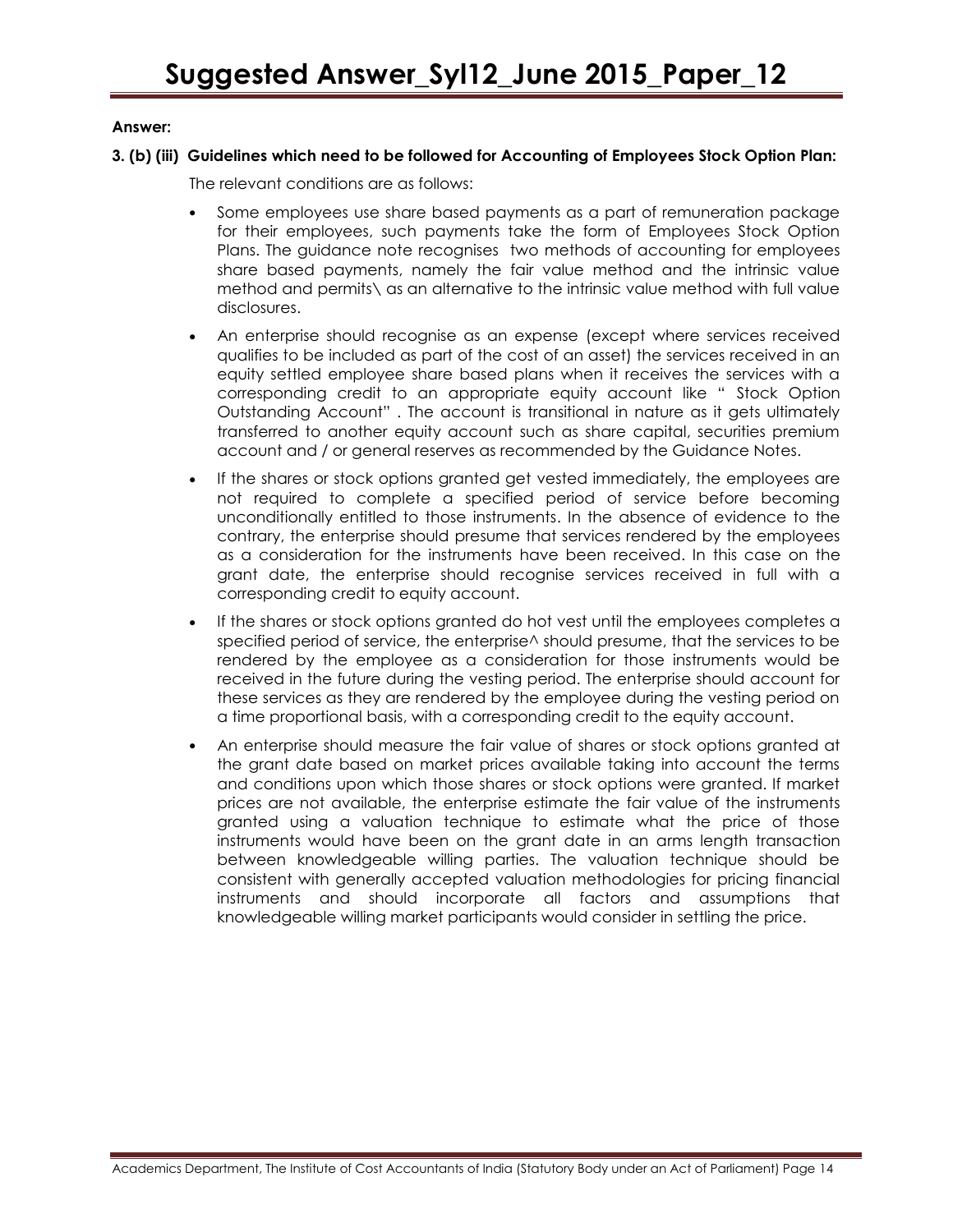**3. (c) (i) Guidelines**

# **Patasha Ltd.**

**Cash Flow Statement**

# **For the year ended 31st March, 2015**

# **Cash Flow from Operating Activities**

| Increase in balance of Profit and Loss Account (3,00,000 - 1,50,000) | 1,50,000   |            |
|----------------------------------------------------------------------|------------|------------|
| Proposed Dividend                                                    | 4,00,000   |            |
| Provision for taxation                                               | 1,70,000   |            |
| <b>Transfer to General Reserve</b>                                   | 50,000     |            |
| Depreciation (15% on 11,00,000)                                      | 1,65,000   |            |
| Profit on sale of Plant and Machinery (110000 - 70000)               | (40,000)   |            |
| Interest on Investment                                               | (15,000)   |            |
| Operating Profit before Working Capital changes                      | 8,80,000   |            |
| Decrease in Inventories                                              | 2,00,000   |            |
| Decrease in Trade receivables                                        | 1,50,000   |            |
| Decrease in Trade payables                                           | (2,50,000) |            |
| Cash generated from operations                                       | 9,80,000   |            |
| Income tax paid                                                      | (120,000)  |            |
| Net Cash from operating activities                                   |            | 8,60,000   |
| <b>Cash Flow from Investing Activities</b>                           |            |            |
| Purchase of fixed assets                                             | (6,35,000) |            |
| Expenses on building                                                 | (2,00,000) |            |
| Interest on investments                                              | 15,000     |            |
| Increase in investments                                              | (1,50,000) |            |
| Sale of old machine                                                  | 1,10,000   |            |
| Net Cash used in investing activities                                |            | (8,60,000) |
| <b>Cash Flow from Financing activities</b>                           |            |            |
| Proceeds from issue of shares                                        | 3,00,000   |            |
| Proceeds from issue of debentures                                    | 2,00,000   |            |
| Dividend paid                                                        | (3,50,000) |            |
| Net cash used in financing activities                                |            | 1,50,000   |
| Net increase in cash or cash equivalents                             |            | 1,50,000   |
| Cash and Cash equivalents at the beginning of the year               |            | 3,50,000   |
| Cash and Cash equivalents at the end of the year                     |            | 5,00,000   |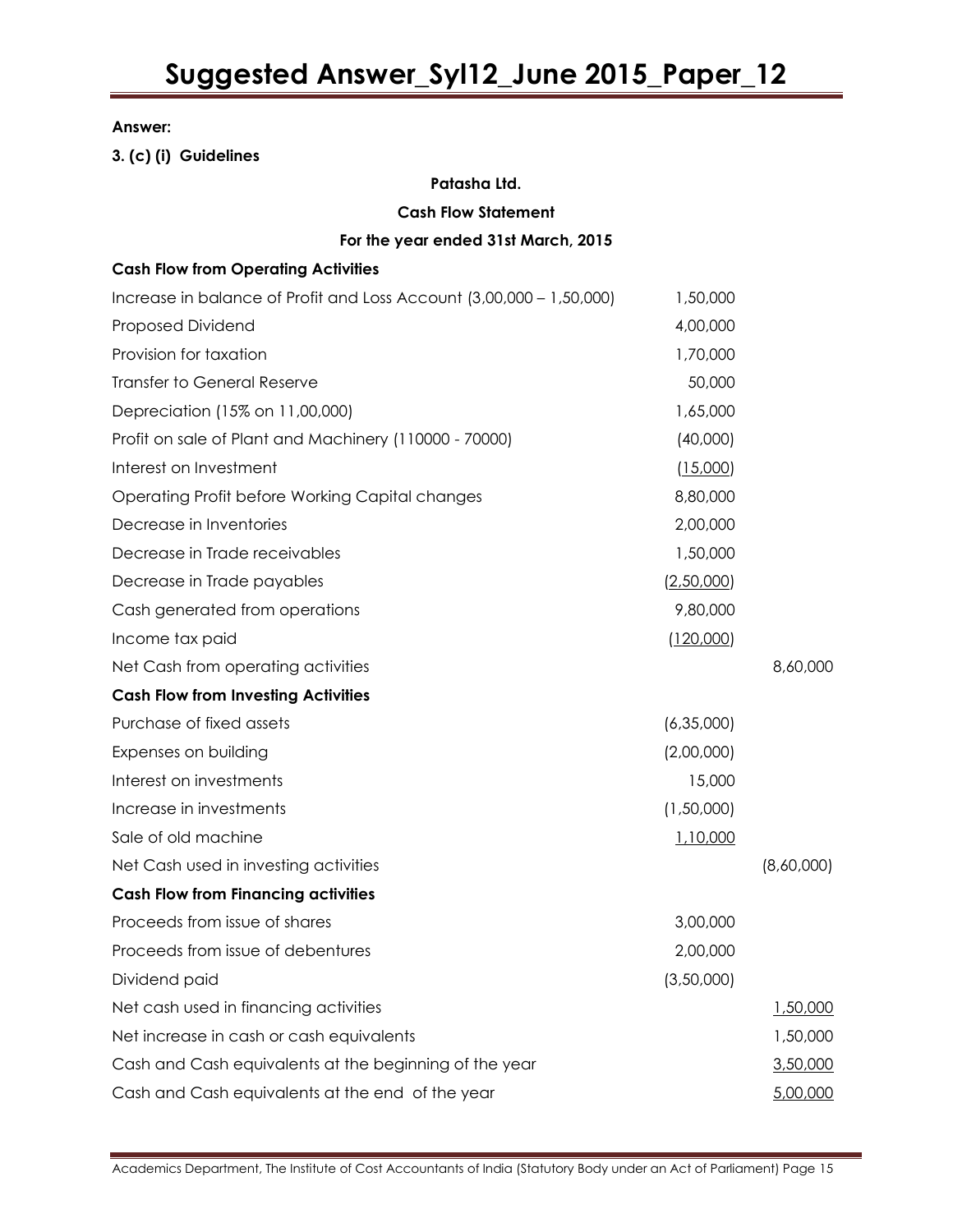# **Working Notes:**

## **Provision for taxation account**

| To Cash (Paid) |          | 1,20,000 By Balance b/d                 | 1,50,000 |
|----------------|----------|-----------------------------------------|----------|
| To Balance c/d |          | $2,00,000$ By Profit and Loss A/c (b/f) | 1,70,000 |
|                | 3,20,000 |                                         | 3,20,000 |

## **Plant and Machinery account**

| To Balance b/d              |           | 11,00,000 By Depreciation        | 1,65,000  |
|-----------------------------|-----------|----------------------------------|-----------|
| To Profit and Loss A/c      |           | 40,000 By Cash (sale of machine) | 1,10,000  |
| (Profit on sale of machine) |           | $6,35,000$ By Balance c/d        | 15,00,000 |
| To Cash $(b/f)$             | 17,75,000 |                                  | 17,75,000 |

# **Answer:**

**3. (c) (ii)**

#### **Statement of Underwriters" Liability**

# **(Firm underwriting shares are treated as unmarked applications)**

(No. of Shares)

|                                             | Ram    | Raghu    | Ravi  | Total  |
|---------------------------------------------|--------|----------|-------|--------|
| <b>Gross Liability</b>                      | 12,000 | 5,000    | 3,000 | 20,000 |
| Less: Marked-applications                   | 2,000  | 4,000    | 1,000 | 7,000  |
| <b>Balance</b>                              | 10,000 | 1,000    | 2,000 | 13,000 |
| Less: Unmarked applications in the ratio of |        |          |       |        |
| gross liability (12:5:3)                    | 4,320  | 1,800    | 1,080 | 7,200  |
| <b>Balance</b>                              | 5,680  | $(-800)$ | 920   | 5,800  |
| Credit of Raghu's over subscription to      |        |          |       |        |
| Ram & Ravi in the ratio of 12:3             | (640)  | $+800$   | (160) |        |
| <b>Net Liability</b>                        | 5,040  |          | 760   | 5,800  |
| Add: firm underwriting                      | 1,600  | 600      | 2,000 | 4,200  |
| <b>Total Liability</b>                      | 6,640  | 600      | 2,760 | 10,000 |

## **4. Answer any two questions : 16x2=32**

## **(a) Comment on the following: 4x4=16**

- **(i) An audit process involves significant collection of evidences.**
- **(ii) Operational audit is merely an extension of Internal Audit.**
- **(iii) There is no need to design better internal controls in an EDP or computerised system,**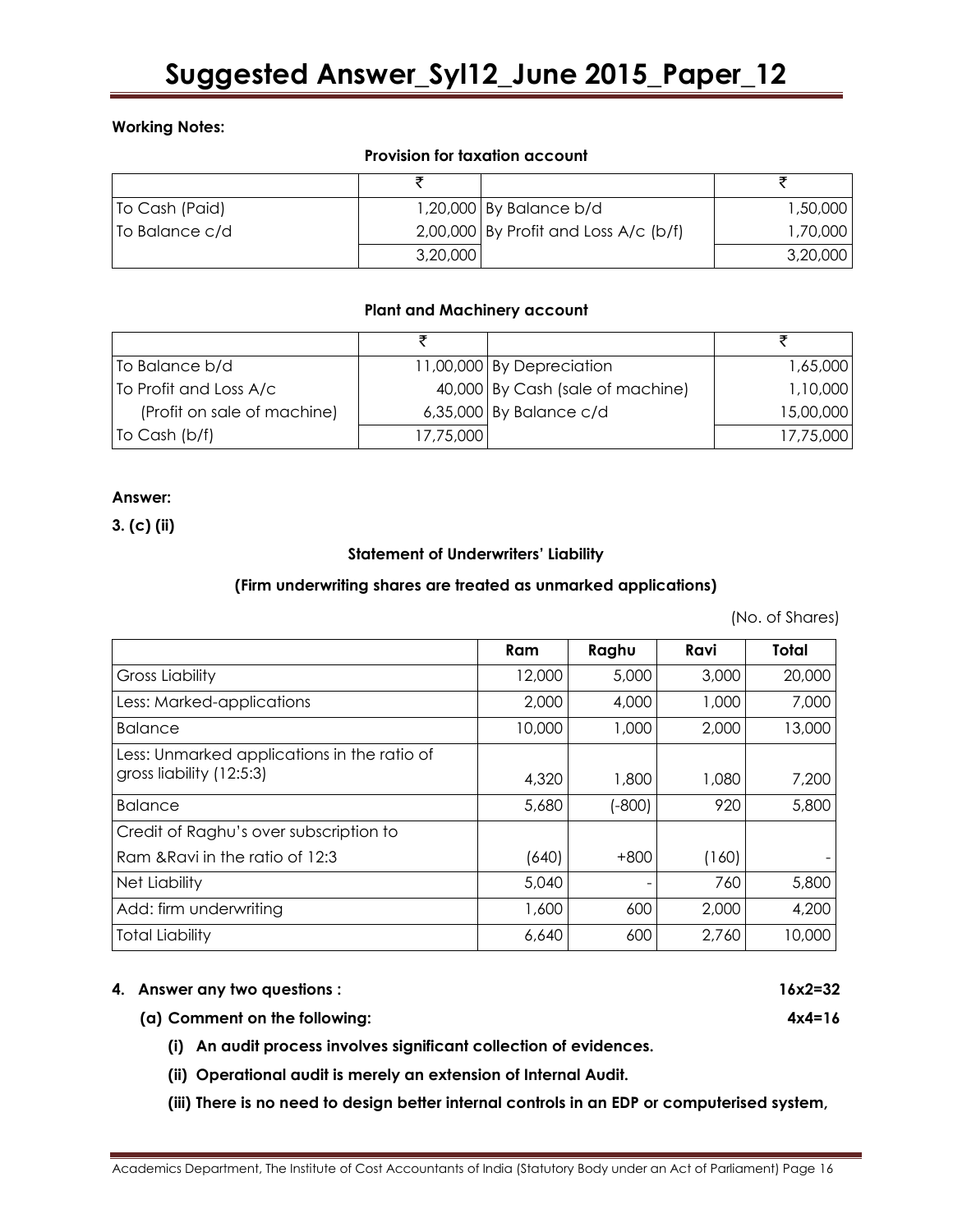**(iv) Internal check is a part and parcel of internal control.**

| (b) (i)   | What are the advantages of joint audit?                                                                                                                                   | 8                |
|-----------|---------------------------------------------------------------------------------------------------------------------------------------------------------------------------|------------------|
|           | (ii) Briefly explain the audit working paper files.                                                                                                                       | 4                |
|           | (iii) Tabulate the differences between Clean Audit Report and Qualified Audit Report.                                                                                     | $\boldsymbol{4}$ |
| $(c)$ (i) | As an auditor of a company, how will you verify 'patents' appearing in the financial<br>statements of the company?                                                        | 4                |
|           | (ii) Distinguish between Statutory Audit and Government Audit.                                                                                                            | 4                |
|           | (iii) State the disqualifications of a company auditor.                                                                                                                   | 4                |
|           | (iv) What do you understand by Teeming and Lading with respect to misappropriation of<br>cash? Explain the procedure that auditor has to follow for its timely detection. | 4                |

# **Answer:**

# **4. (a) (i)**

# **"An audit process involves significant collection of evidences**

In any audit, the auditor examines the available evidences to him and gives the opinion based on such examination. Moreover, he has to carry out the audit within the framework of standard auditing practices and that too with ethical conduct. The auditor has to proceed in a systematic manner so that he would be in a position to collect and review the purposeful evidences and also satisfy himself of the correctness of the financial operations of the business. Usually, the whole audit process involves the following aspects, namely:

- Defining the scope of the audit work, i.e. preparation of the audit engagement letter
- Obtaining the knowledge of the client"s business and formulating the audit programme
- Evaluation of the accounting and internal control system existing in the auditee enterprise
- Determining the nature, timing and the extent of audit procedures keeping in mind the audit risk and the materiality involved
- Adequate documentation is also necessary i.e. preparation of audit note book and working papers
- Formulation of opinion about the financial statements
- Issuing of audit report.

## **An auditor resorts to the following techniques for collection of relevant evidences, namely**

- Vouching
- Confirmation
- Physical examination and observation
- Analytical procedures
- Test checking
- Inquiry
- Electronic data processing
- Preparation of reconciliation statements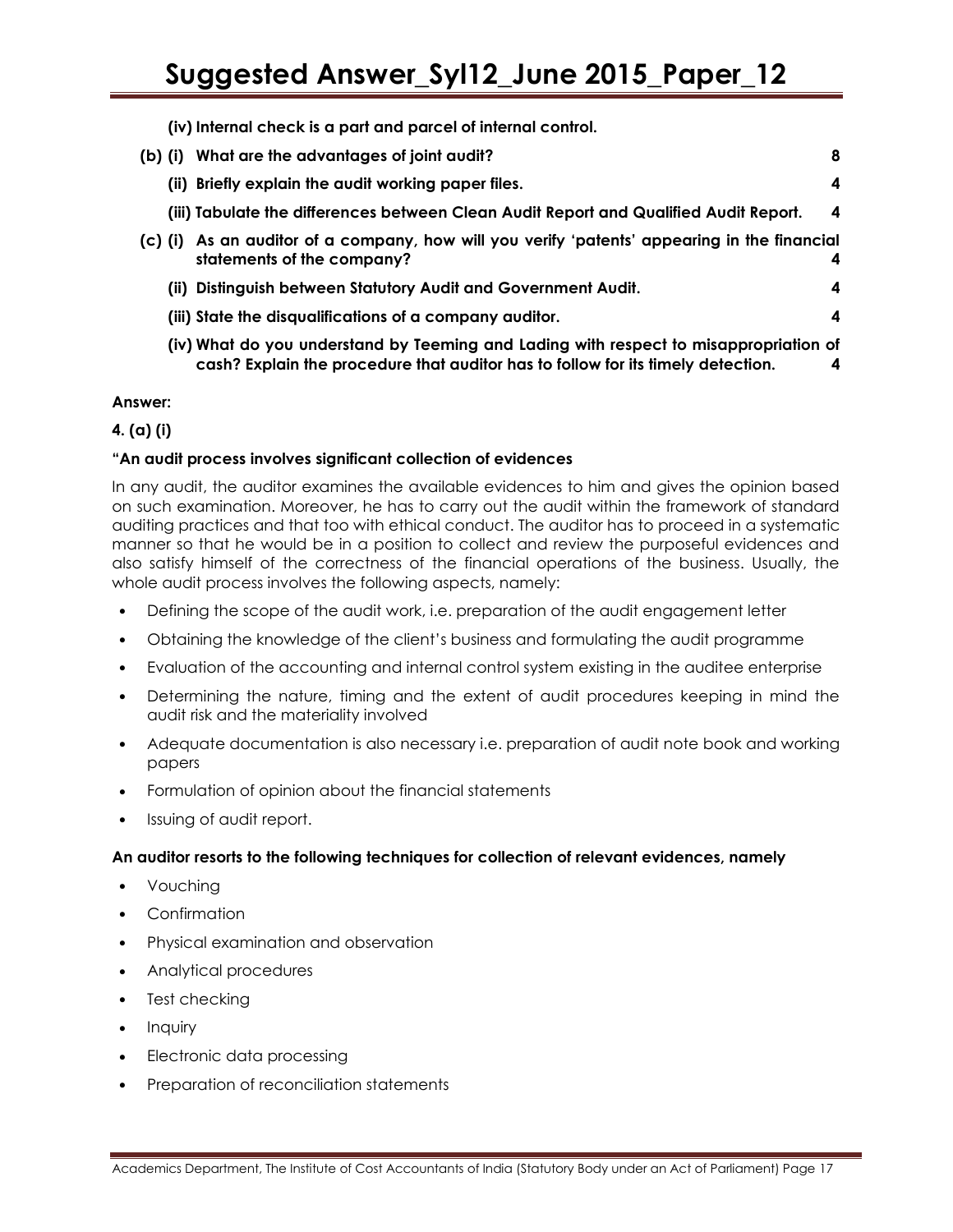- Flow Charts
- Scanning

Further, the various provisions of the law governing the enterprise are complied with. He has to further examine the accounting principles followed and disclose the deficiencies and limitation of the scope if any. At the same time, it also a fact that the selection of the appropriate audit procedures is a matter of experience and judgement.

- **(ii)** The statement is **true**. In operational audit function, the internal auditor goes beyond financial controls and looks into operational areas also. Operational auditing having scope and objectives similar to that of Internal Audit is therefore an extension of Internal Audit.
- **(iii)** This is **not true** Computerization, automatically implies a constant review of the system to increase the efficiency in producing reliable data. As a result the internal controls are normally better designed under computerized systems. Automatic checks are instituted and the responsibilities of various people are clearly stated.
- **(iv) Yes** Internal control is a plan of organization and covers all methods and procedures adopted by management to assist its objectives of ensuring the orderly and efficient conduct of business, its includes physical and financial control and covers internal check and internal audit also. Hence internal check is part of internal control.

## **Answer:**

## **4. (b) (i)**

The following advantages of Joint Audit:

- i. Sharing of expertise
- ii. Advantage of mutual consultation
- iii. Lower work load
- iv. Better quality of performance
- v. Improved service to the client
- vi. Displacement of the auditor of the company often obviated.
- vii. In respect of multinational companies, the work can be spread using the expertise of the local firms which are in a better position to deal with detailed work and the local laws and regulations. Lower staff deployment cost.
- viii. Lower cost to carry out the work
- viii. A sense of healthy competition towards a better performance
- **(ii)** Working Papers are of two types: 1. Permanent Audit File, 2. Current Audit File
	- 1. **Permanent Audit File:** These are the working papers which are helpful for auditor till he is doing audit of company. It contains such information which requires only updation. E.g. MOA, AOA, any legal documents which binds the company for long time, significant ratios and trends.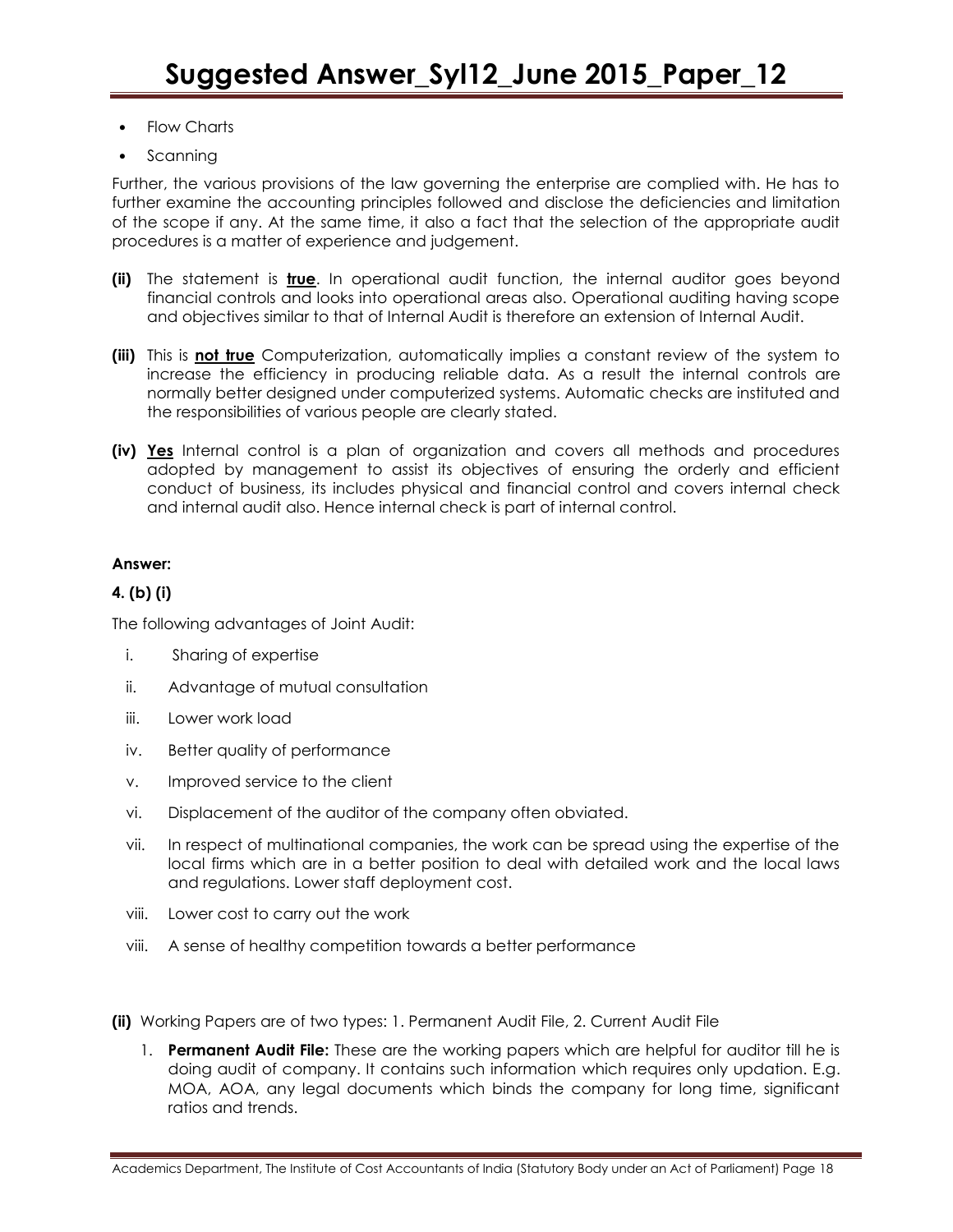2. **Current Audit File:** These are prepared for a single period and are useful for that particular period only. E.g. Observations, WIP, Letter of Engagement, Management Representations, confirmation with third parties etc.

## **(iii)**

| <b>Clean Report</b>                                                                                                                                           | <b>Qualified Report</b>                                                                                                                            |
|---------------------------------------------------------------------------------------------------------------------------------------------------------------|----------------------------------------------------------------------------------------------------------------------------------------------------|
| 1. The Auditor issues a Clean Report when<br>he does not have any reservation with<br>regard to the matters contained in the<br><b>Financial Statements.</b>  | 1. A Qualified Report is one when an<br>Auditor gives an opinion subject to<br>certain reservations.                                               |
| 2. In a Clean Report, the Auditor states<br>that the Financial Statements give a true<br>and fair view of the slate of affairs and<br>results for the period. | 2. The Auditor's reservation is generally<br>stated as-"subject to the above, we<br>report that the Balance Sheet shows a<br>true and fair view".  |
| 3. There is no specific duly of Management<br>for Clean Reports.                                                                                              | 3. Management is bound<br>give<br>TO.<br>explanation & full details in respect of<br>each qualification in the Auditors Report.<br>[Sec. 217 (3)]. |

## **Answer:**

# **4. (c) (i)**

# **Verification of Patents:**

- (i) Examine the patents and verify them with the help of the certificate from the party granting the patents.
- (ii) Ensure that the patents are duly registered in the name of the auditor.
- (iii) Verify the voucher, pass book, agreement, authorization etc., in case of outright purchases of patents and see that the cost is fully capitalized.
- (iv) Check the renewal fees, if any, paid is debited to Profit and Loss Account.
- (v) In case of patents developed by the client, expenditure incurred on its development, should be capitalized.

## **Answer:**

# **4. (c) (ii)**

The following are the differences between Statutory Audit and Government Audit:

| <b>Statutory Audit</b>                                                                                       | <b>Government Audit</b>                                                                        |
|--------------------------------------------------------------------------------------------------------------|------------------------------------------------------------------------------------------------|
|                                                                                                              | Applicable to (a) All private companies (b) All Applicable to (a) Government departments       |
|                                                                                                              | co-operative societies (c) Proprietorship and (b) Statutory corporations (c) Government        |
| partnership concerns in some cases. E.g. Tax companies                                                       |                                                                                                |
| audit under Income Tax Act.                                                                                  |                                                                                                |
| Appointment                                                                                                  | Appointment                                                                                    |
| $\alpha$   (a) In case of private companies: shareholders, $\alpha$   (a) In case of government departments: |                                                                                                |
|                                                                                                              | (b) In case of sole proprietor and partnership: Comptroller and Auditor General (b) In case of |
|                                                                                                              | proprietor or partners, (c) In case of trust: statutory corporation: as per the provisions of  |
|                                                                                                              | trustee or Managing Committee, (d) In case of the special statute for that corporation, (c) In |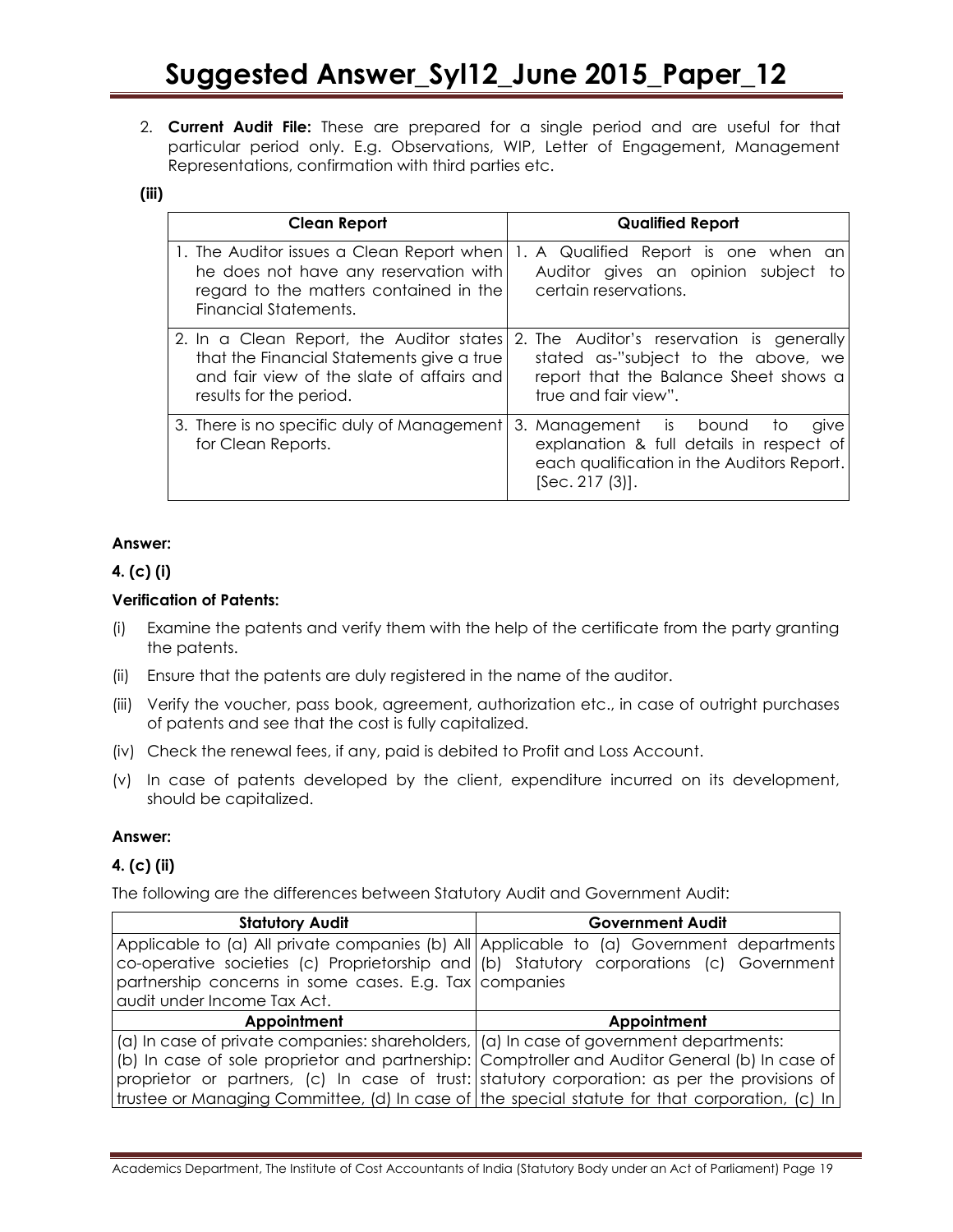|                                       |  |  |  | co-operative societies: Managing Committee case of government company: Company Law      |
|---------------------------------------|--|--|--|-----------------------------------------------------------------------------------------|
| with prior approval of the Registrar. |  |  |  | Board, on the advice of the Comptroller and                                             |
|                                       |  |  |  | Auditor General.                                                                        |
|                                       |  |  |  | Report is submitted to the owners/ Report-is-submitted-to-the-shareholders-and-al-      |
|                                       |  |  |  | shareholders in a format prescribed by the copy is given to the Comptroller and Auditor |
|                                       |  |  |  | Companies Act, 1956, in the case of General in a format prescribed by the CAG.          |
| Companies                             |  |  |  |                                                                                         |

# **Answer:**

# **4. (c) (iii)**

None of the following persons shall be qualified for appointment as auditor of a company:

- (a) A body corporate;
- (b) An officer or employee of the company;
- (c) A person who is a partner, or who is in the employment, of an officer or employee of the company;
- (d) A person who is indebted to the company or has given any guarantee or provided any security in connection with the indebtedness of any third person to the company for amount exceeding ₹1000;
- (e) A person holding any security of that company after a period of one year W.E.F. 13.12.2000. A person who is disqualified as above is also disqualified for appointment to be an auditor of
	- (A) its holding Company
	- (B) its subsidiary company
	- (C) a subsidiary of its holding company.

#### **Answer:**

## **4. (c) (iv)**

## **"Teeming and Lading is a commonly used verification method of misappropriation of cash".**

Teeming and Lading may not amount to fraud but negligence on the part of the part of the management and weaknesses in Internal Checks or control may lead to substantial amounts being misappropriated by the cashier, this may result in a huge loss if he is not in a position to clear the debts when caught.

*The auditor has to follow the following procedure for timely detection of teeming and lading,*

- Ascertain if the Cash Memos are consecutively numbered and the dates name and amount as per the Daily Summary reconcile with relevant cash receipt records
- Reconcile individual cash amounts as per receipts with records in the Rough Cash Book
- Reconcile the records as recorded in the Rough Cash Book, main Cash Book, prenumbered Cash Memos with counterfoils of the pay in slips
- Ensure whether cash receipts are deposited in the bank on a timely basis
- Examine the Debtors Ledger, especially entries showing part payments, to satisfy that the debtors concerned have indeed made part payments
- Confirmation may be obtained from the debtors from time to time.